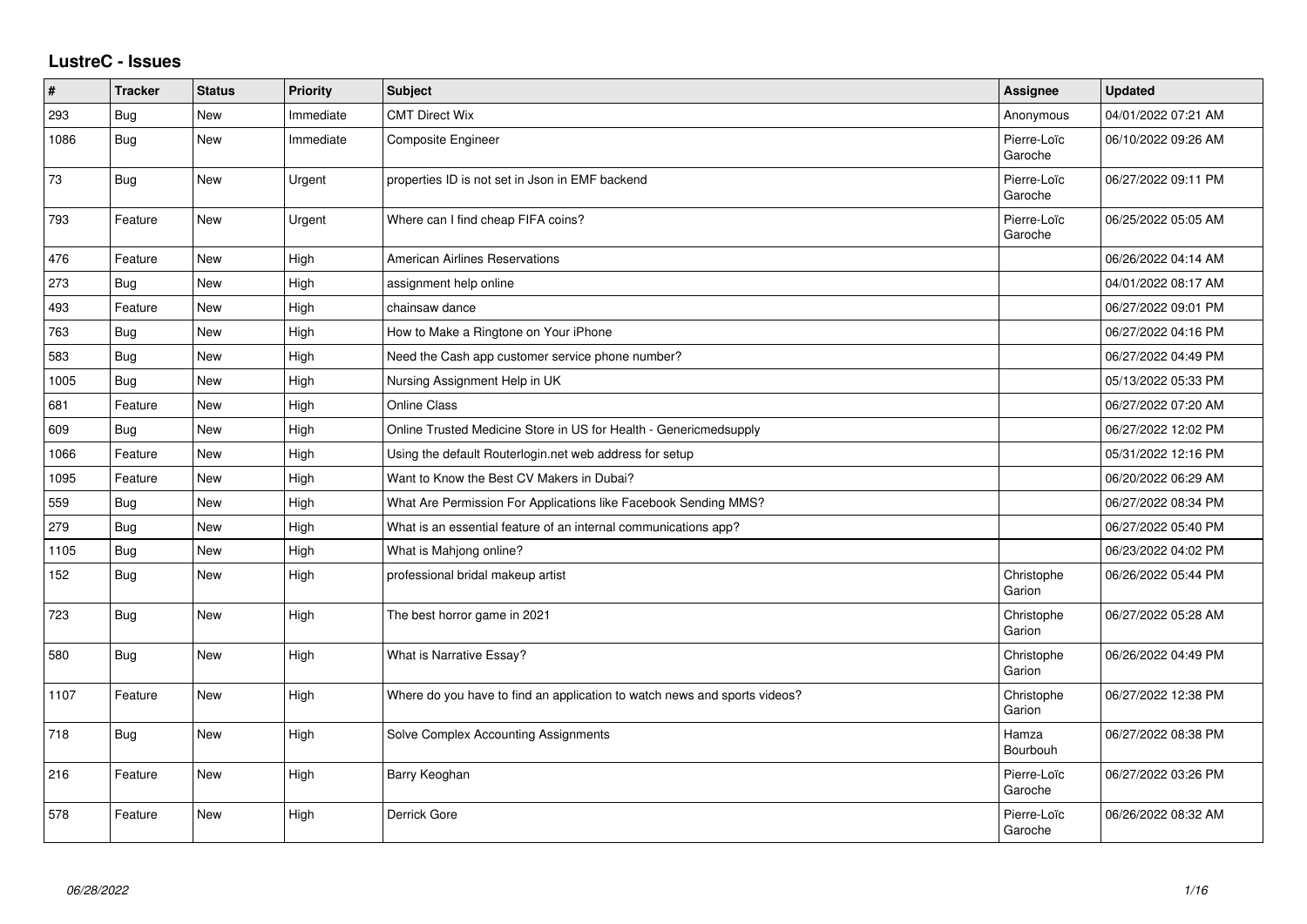| #    | <b>Tracker</b> | <b>Status</b> | Priority | <b>Subject</b>                                                   | <b>Assignee</b>        | <b>Updated</b>      |
|------|----------------|---------------|----------|------------------------------------------------------------------|------------------------|---------------------|
| 92   | Bug            | New           | High     | expression should have been normalized in EMF backend            | Pierre-Loïc<br>Garoche | 06/27/2022 11:11 PM |
| 803  | Feature        | New           | High     | Ketamine Online Store                                            | Pierre-Loïc<br>Garoche | 06/27/2022 11:48 PM |
| 96   | <b>Bug</b>     | Resolved      | High     | Lustrec installation failed                                      | Pierre-Loïc<br>Garoche | 04/01/2022 08:11 AM |
| 931  | Feature        | New           | High     | Situs Judi Slot Online apel888                                   | Pierre-Loïc<br>Garoche | 06/26/2022 01:07 AM |
| 713  | <b>Bug</b>     | New           | High     | Why Cupcake 2048 is a addictive game?                            | Pierre-Loïc<br>Garoche | 04/01/2022 09:34 AM |
| 767  | <b>Bug</b>     | New           | Normal   | apkmod                                                           |                        | 06/26/2022 07:59 AM |
| 1097 | <b>Bug</b>     | New           | Normal   | Race and experience new life.                                    |                        | 06/26/2022 04:22 PM |
| 888  | Bug            | New           | Normal   | Is the Fox News Channel on Roku free?                            |                        | 04/25/2022 08:04 AM |
| 1063 | <b>Bug</b>     | New           | Normal   | 123.hp.com/laserjet                                              |                        | 05/28/2022 12:27 PM |
| 1059 | Bug            | New           | Normal   | 123.hp.com/laserjet                                              |                        | 05/28/2022 08:29 AM |
| 1022 | <b>Bug</b>     | New           | Normal   | 123.hp.com/laserjet                                              |                        | 05/13/2022 01:25 PM |
| 666  | Bug            | New           | Normal   | 470+ pages à colorier de Noël                                    |                        | 06/26/2022 04:55 PM |
| 282  | Bug            | New           | Normal   | Activate Cash App Card: Learn Simple Steps & Fix Errors          |                        | 06/27/2022 01:08 PM |
| 618  | <b>Bug</b>     | New           | Normal   | Buy Steroids Online with OurMedicnes.com   Best Quality Steroids |                        | 06/27/2022 06:17 PM |
| 952  | <b>Bug</b>     | New           | Normal   | Canon IJ Network Tool                                            |                        | 06/26/2022 10:35 AM |
| 948  | Bug            | New           | Normal   | Canon IJ Network Tool                                            |                        | 06/27/2022 09:30 PM |
| 942  | <b>Bug</b>     | New           | Normal   | Canon IJ Network Tool                                            |                        | 04/13/2022 08:45 AM |
| 929  | <b>Bug</b>     | New           | Normal   | Canon IJ Network Tool                                            |                        | 04/12/2022 08:32 AM |
| 921  | <b>Bug</b>     | New           | Normal   | Canon IJ Network Tool                                            |                        | 04/11/2022 09:00 AM |
| 913  | <b>Bug</b>     | New           | Normal   | Canon IJ Network Tool                                            |                        | 04/07/2022 06:21 AM |
| 907  | <b>Bug</b>     | New           | Normal   | Canon IJ Network Tool                                            |                        | 04/04/2022 10:43 AM |
| 864  | <b>Bug</b>     | New           | Normal   | Canon IJ Network Tool                                            |                        | 04/01/2022 09:14 AM |
| 863  | <b>Bug</b>     | New           | Normal   | Canon IJ Network Tool                                            |                        | 04/01/2022 09:12 AM |
| 859  | <b>Bug</b>     | New           | Normal   | Canon IJ Network Tool                                            |                        | 04/01/2022 09:13 AM |
| 843  | <b>Bug</b>     | New           | Normal   | Canon IJ Network Tool                                            |                        | 04/01/2022 08:58 AM |
| 811  | <b>Bug</b>     | New           | Normal   | Canon IJ Network Tool                                            |                        | 06/26/2022 12:58 PM |
| 770  | <b>Bug</b>     | New           | Normal   | Canon IJ Network Tool                                            |                        | 06/27/2022 11:57 AM |
| 730  | Bug            | New           | Normal   | Canon IJ Network Tool                                            |                        | 06/26/2022 05:51 PM |
| 729  | <b>Bug</b>     | New           | Normal   | Canon IJ Network Tool                                            |                        | 04/01/2022 09:33 AM |
| 278  | <b>Bug</b>     | New           | Normal   | Cash App Help & Solutions - Here You Will Get Better Assistance  |                        | 06/27/2022 10:40 PM |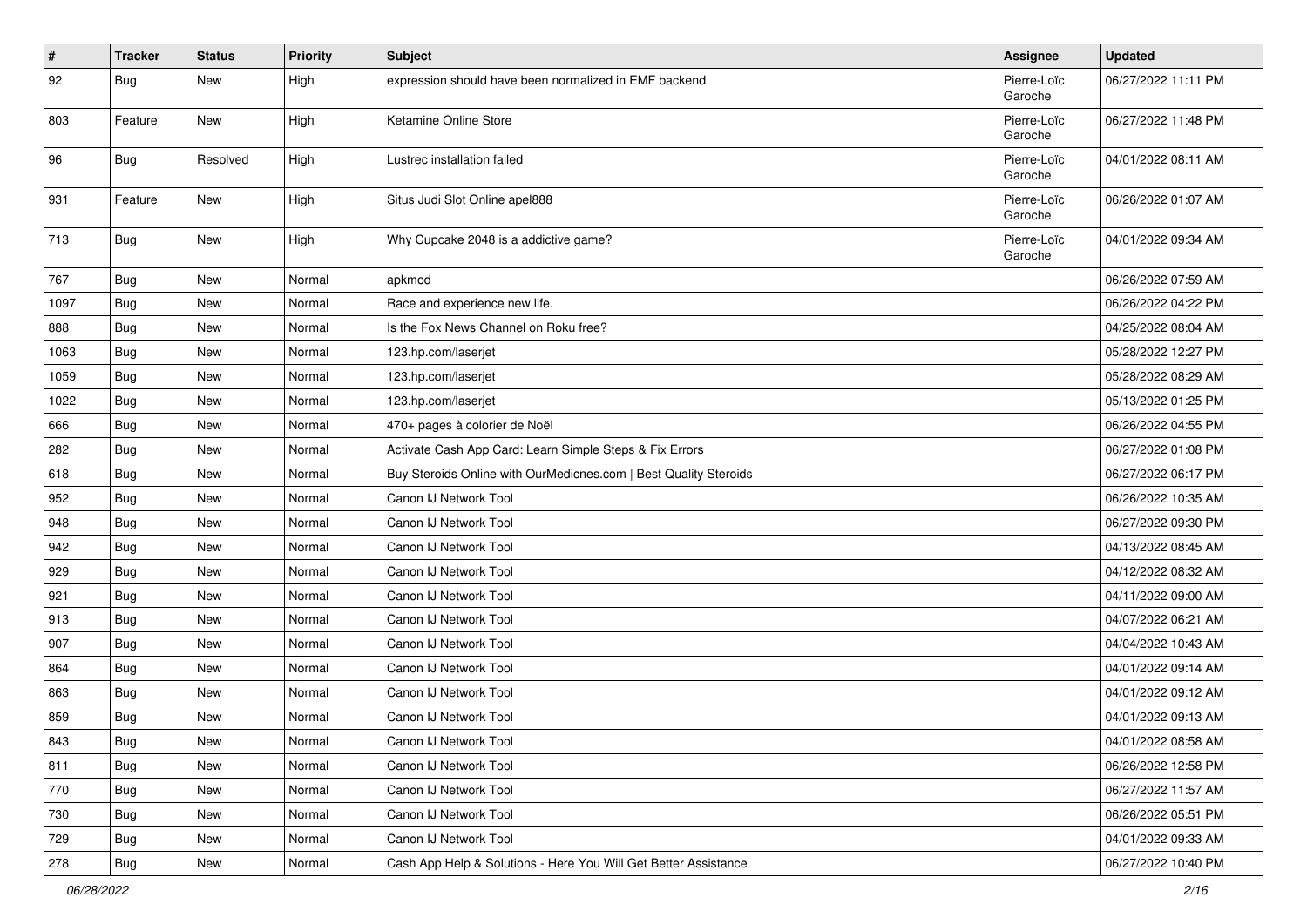| $\sharp$ | <b>Tracker</b> | <b>Status</b> | <b>Priority</b> | Subject                                                                                                                                      | <b>Assignee</b> | <b>Updated</b>      |
|----------|----------------|---------------|-----------------|----------------------------------------------------------------------------------------------------------------------------------------------|-----------------|---------------------|
| 283      | Bug            | New           | Normal          | Cash App To PayPal Transfer Money - Check Out The Steps Here                                                                                 |                 | 04/01/2022 08:17 AM |
| 499      | Feature        | New           | Normal          | Discover The Premium Features Of Spotify Mod Apk                                                                                             |                 | 06/27/2022 06:24 PM |
| 599      | <b>Bug</b>     | New           | Normal          | Do you know how to delete cash app account from your computer?                                                                               |                 | 06/27/2022 09:05 PM |
| 198      | Bug            | New           | Normal          | DR. RECKEWEG R42 (HAEMOVENIN) (22ML)                                                                                                         |                 | 06/26/2022 05:31 AM |
| 537      | <b>Bug</b>     | <b>New</b>    | Normal          | Get tech assistance with customer support on ATT Yahoo email login issue.                                                                    |                 | 06/27/2022 11:44 AM |
| 841      | <b>Bug</b>     | New           | Normal          | How do I activate FOX NOW?                                                                                                                   |                 | 04/01/2022 08:58 AM |
| 839      | <b>Bug</b>     | New           | Normal          | How do I activate FOX NOW?                                                                                                                   |                 | 04/01/2022 08:58 AM |
| 76       | Bug            | New           | Normal          | Import error: Load error: imported node real_to_int declared in a regular Lustre file. File "include/conv.lusi", line<br>1, characters 0-64: |                 | 06/27/2022 09:32 PM |
| 947      | Bug            | <b>New</b>    | Normal          | is Disney Now and Disney Plus different?                                                                                                     |                 | 04/14/2022 09:53 AM |
| 941      | Bug            | New           | Normal          | is Disney Now and Disney Plus different?                                                                                                     |                 | 06/26/2022 12:10 PM |
| 886      | <b>Bug</b>     | New           | Normal          | Is the Fox News Channel on Roku free?                                                                                                        |                 | 04/01/2022 09:16 AM |
| 840      | Bug            | New           | Normal          | Is Tubi really free and legal?                                                                                                               |                 | 04/01/2022 08:58 AM |
| 289      | Bug            | New           | Normal          | Recover Yahoo Mail Forgotten Password - Explore Kanata Chinese                                                                               |                 | 06/27/2022 11:03 PM |
| 192      | Bug            | <b>New</b>    | Normal          | The code Caffe                                                                                                                               |                 | 05/09/2022 10:16 AM |
| 170      | Feature        | New           | Normal          | top mba colleges in bangalore                                                                                                                |                 | 06/26/2022 05:46 PM |
| 889      | <b>Bug</b>     | New           | Normal          | What is Plex and how it's work?                                                                                                              |                 | 04/01/2022 09:14 AM |
| 887      | <b>Bug</b>     | New           | Normal          | What is Plex and how it's work?                                                                                                              |                 | 04/01/2022 09:16 AM |
| 946      | <b>Bug</b>     | New           | Normal          | What is Plex and Is Plex Legal?                                                                                                              |                 | 06/26/2022 05:23 AM |
| 940      | <b>Bug</b>     | New           | Normal          | What is Plex and Is Plex Legal?                                                                                                              |                 | 06/26/2022 04:50 PM |
| 228      | <b>Bug</b>     | New           | Normal          | Why Does Cash App Transaction Failed? - Here Is the Answer                                                                                   |                 | 06/27/2022 10:20 PM |
| 1007     | Bug            | <b>New</b>    | Normal          | "ij.start canon                                                                                                                              |                 | 05/18/2022 10:40 AM |
| 995      | Feature        | <b>New</b>    | Normal          | "ij.start canon                                                                                                                              |                 | 06/27/2022 01:29 PM |
| 1068     | Bug            | New           | Normal          | 123.hp.com/laserjet                                                                                                                          |                 | 05/31/2022 12:22 PM |
| 1046     | <b>Bug</b>     | New           | Normal          | 123.hp.com/laserjet                                                                                                                          |                 | 05/24/2022 10:46 AM |
| 997      | <b>Bug</b>     | New           | Normal          | 123.hp.com/laserjet                                                                                                                          |                 | 05/06/2022 05:33 AM |
| 193      | Bug            | New           | Normal          | 18% Discount on Homeopathic medicines                                                                                                        |                 | 06/26/2022 03:13 PM |
| 1126     | <b>Bug</b>     | New           | Normal          | 1PLSD                                                                                                                                        |                 | 06/25/2022 09:36 AM |
| 807      | <b>Bug</b>     | New           | Normal          | 1v1Battle is a strategic action 'Build and shoot' game                                                                                       |                 | 06/27/2022 06:52 AM |
| 265      | <b>Bug</b>     | New           | Normal          | 3 Faq's On Downloading To Your Apple Ipod                                                                                                    |                 | 06/26/2022 01:26 PM |
| 1029     | Bug            | New           | Normal          | 5 Reasons Why People Love Coloring Pages?                                                                                                    |                 | 05/16/2022 11:53 AM |
| 504      | Bug            | New           | Normal          | A beginner should always look for online Java assignment help!                                                                               |                 | 06/27/2022 09:41 PM |
| 735      | <b>Bug</b>     | New           | Normal          | A quick fix of how to get money back from cash app stocks                                                                                    |                 | 06/26/2022 01:31 PM |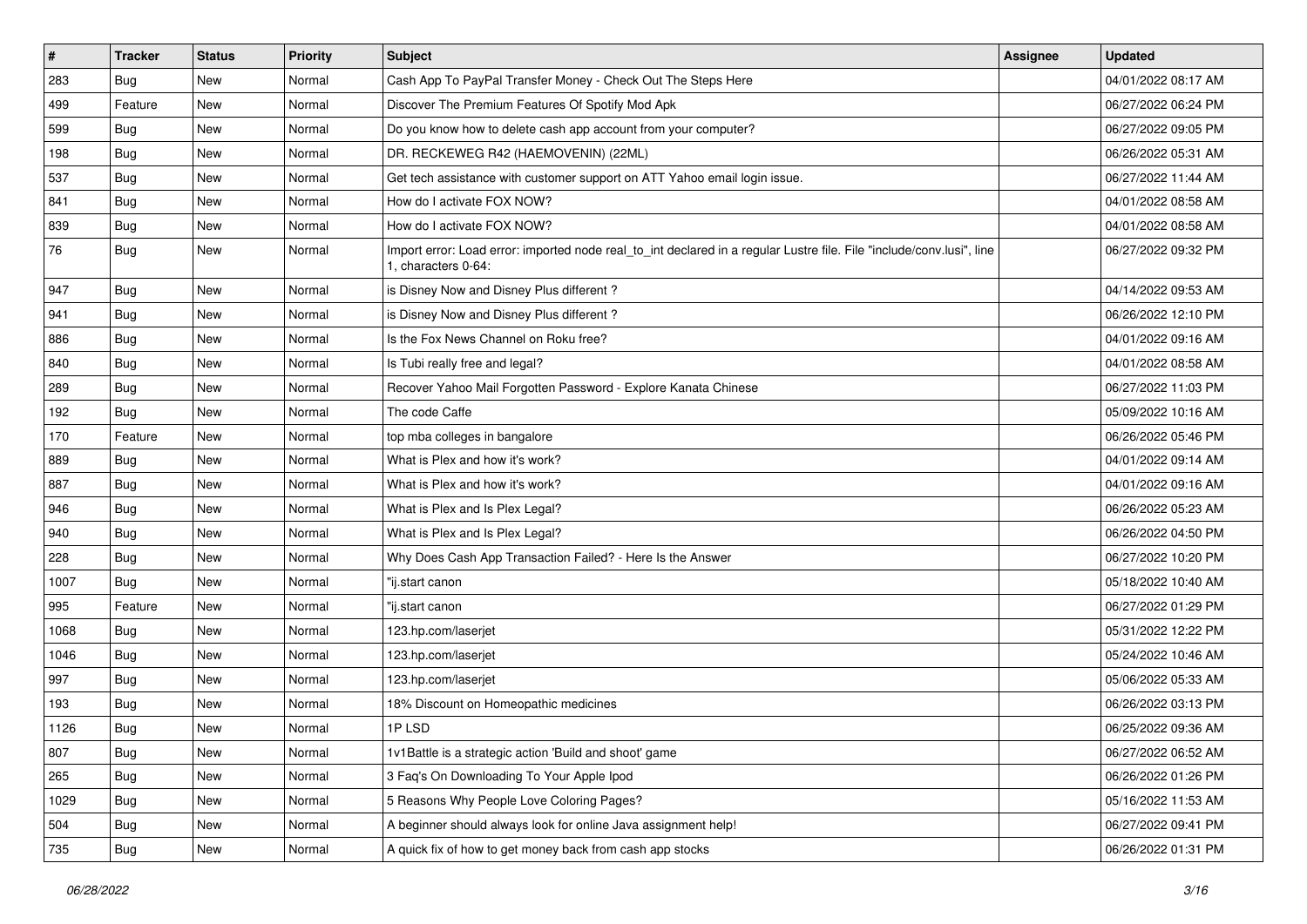| $\sharp$ | <b>Tracker</b> | <b>Status</b> | Priority | Subject                                                                   | <b>Assignee</b> | <b>Updated</b>      |
|----------|----------------|---------------|----------|---------------------------------------------------------------------------|-----------------|---------------------|
| 145      | Bug            | New           | Normal   | abdulbaissagar                                                            |                 | 06/27/2022 08:45 PM |
| 142      | Feature        | <b>New</b>    | Normal   | About ashimary hair                                                       |                 | 06/26/2022 09:07 AM |
| 156      | <b>Bug</b>     | New           | Normal   | Access old cash app account                                               |                 | 04/01/2022 08:00 AM |
| 230      | <b>Bug</b>     | New           | Normal   | Add Money To Cash App Card - Auto Cash Apps                               |                 | 06/26/2022 11:25 AM |
| 116      | <b>Bug</b>     | <b>New</b>    | Normal   | aertaeyg                                                                  |                 | 06/27/2022 11:06 PM |
| 184      | <b>Bug</b>     | New           | Normal   | Affordable Business Writing Services                                      |                 | 06/27/2022 01:09 PM |
| 122      | <b>Bug</b>     | New           | Normal   | <b>AFL Live Stream</b>                                                    |                 | 04/01/2022 07:55 AM |
| 239      | Bug            | New           | Normal   | Algunas características más de Choices MOD APK                            |                 | 06/25/2022 10:05 AM |
| 286      | <b>Bug</b>     | New           | Normal   | All About Cash App Transfer Fail Problems                                 |                 | 04/01/2022 07:49 AM |
| 284      | <b>Bug</b>     | <b>New</b>    | Normal   | All About Cash App Transfer Fail Problems                                 |                 | 06/26/2022 03:15 PM |
| 190      | Bug            | New           | Normal   | All About Cash App Transfer Fail Problems                                 |                 | 06/28/2022 12:42 AM |
| 175      | Feature        | New           | Normal   | All About Cash App Transfer Fail Problems                                 |                 | 06/27/2022 05:44 PM |
| 911      | <b>Bug</b>     | New           | Normal   | Aluminum Windows & Doors                                                  |                 | 04/06/2022 08:10 PM |
| 233      | <b>Bug</b>     | New           | Normal   | Anauthorsway.com: My User Experience                                      |                 | 06/27/2022 12:02 PM |
| 660      | <b>Bug</b>     | New           | Normal   | Anchovies Nutrition Facts And Health Benefits                             |                 | 04/01/2022 09:40 AM |
| 918      | <b>Bug</b>     | New           | Normal   | Antivirus for IOS                                                         |                 | 06/16/2022 10:36 PM |
| 760      | <b>Bug</b>     | New           | Normal   | apkmod                                                                    |                 | 06/27/2022 04:13 PM |
| 519      | Bug            | <b>New</b>    | Normal   | Are you finding online UK Assignment writers?                             |                 | 06/27/2022 09:51 PM |
| 787      | Bug            | New           | Normal   | Assured Assignment Help                                                   |                 | 06/27/2022 05:19 PM |
| 302      | <b>Bug</b>     | New           | Normal   | Auto Electrical Repair Services in Norcross GA                            |                 | 06/26/2022 07:49 PM |
| 297      | Bug            | New           | Normal   | Auto Lighting Installation Services in Norcross GA                        |                 | 04/01/2022 07:21 AM |
| 396      | <b>Bug</b>     | New           | Normal   | Auto Transport Services in Annapolis MD                                   |                 | 04/01/2022 07:15 AM |
| 372      | <b>Bug</b>     | <b>New</b>    | Normal   | Auto Transport Services in Arlington County VA                            |                 | 06/27/2022 01:42 AM |
| 360      | <b>Bug</b>     | New           | Normal   | Auto Transport Services in Baltimore MD                                   |                 | 04/01/2022 07:13 AM |
| 378      | <b>Bug</b>     | New           | Normal   | Auto Transport Services in Fairfax VA                                     |                 | 04/01/2022 07:17 AM |
| 384      | <b>Bug</b>     | New           | Normal   | Auto Transport Services in McLean VA                                      |                 | 04/01/2022 07:17 AM |
| 402      | Bug            | <b>New</b>    | Normal   | Auto Transport Services in Potomac MD                                     |                 | 04/01/2022 07:47 AM |
| 390      | <b>Bug</b>     | New           | Normal   | Auto Transport Services in Sterling VA                                    |                 | 04/01/2022 07:16 AM |
| 366      | Bug            | New           | Normal   | Auto Transport Services in Washington DC                                  |                 | 04/01/2022 07:12 AM |
| 491      | Feature        | New           | Normal   | Automatically download and paste Reddit wallpapers into Windows           |                 | 06/27/2022 02:22 PM |
| 958      | Bug            | New           | Normal   | Avail Cash app support service to know Sutton bank cash app number        |                 | 06/26/2022 08:46 AM |
| 702      | Bug            | New           | Normal   | Avail Chime Customer Service to know How To Get Chime Bank Statement      |                 | 06/27/2022 04:59 AM |
| 731      | Bug            | New           | Normal   | Avail Of Cash App Customer Service If Unable To Down Cash App Mobile App? |                 | 06/25/2022 08:36 PM |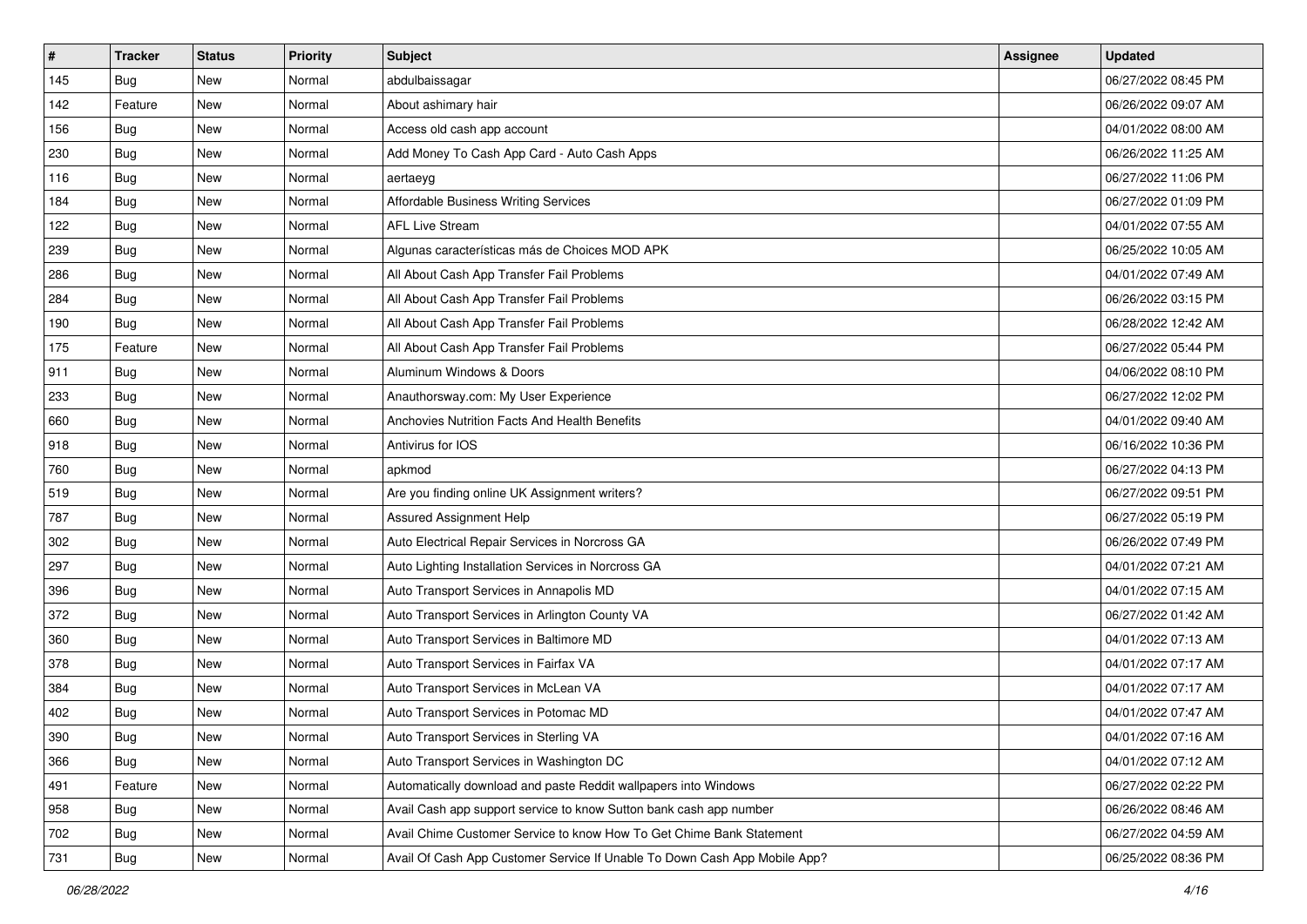| #    | <b>Tracker</b> | <b>Status</b> | <b>Priority</b> | Subject                                                                          | <b>Assignee</b> | <b>Updated</b>      |
|------|----------------|---------------|-----------------|----------------------------------------------------------------------------------|-----------------|---------------------|
| 954  | <b>Bug</b>     | New           | Normal          | AZ Screen Recorder Mod                                                           |                 | 06/25/2022 11:24 PM |
| 191  | Bug            | <b>New</b>    | Normal          | <b>B2B Branding</b>                                                              |                 | 06/13/2022 12:50 AM |
| 989  | Bug            | New           | Normal          | Barewoods Wax Cigar                                                              |                 | 06/26/2022 09:19 AM |
| 146  | <b>Bug</b>     | New           | Normal          | bayabais                                                                         |                 | 06/27/2022 12:39 PM |
| 247  | <b>Bug</b>     | <b>New</b>    | Normal          | best 4 Channel Amp                                                               |                 | 06/26/2022 02:47 PM |
| 786  | <b>Bug</b>     | New           | Normal          | Best Assignment Help in Australia & UK                                           |                 | 06/21/2022 09:28 PM |
| 254  | Feature        | New           | Normal          | best ayurvedic treatment for psoriasis                                           |                 | 04/01/2022 08:13 AM |
| 545  | Feature        | New           | Normal          | Best Canvas Print Company                                                        |                 | 06/26/2022 10:28 PM |
| 255  | Feature        | New           | Normal          | best doctor for psoriasis                                                        |                 | 06/28/2022 12:37 AM |
| 879  | Feature        | <b>New</b>    | Normal          | Best Garage Door Repair in Massachusetts                                         |                 | 04/01/2022 09:16 AM |
| 257  | <b>Bug</b>     | New           | Normal          | Best latte machines                                                              |                 | 06/26/2022 11:07 AM |
| 586  | <b>Bug</b>     | New           | Normal          | Best Modifications For Your Mobile Phone                                         |                 | 06/27/2022 07:15 PM |
| 1050 | Feature        | New           | Normal          | Best Smart Phone Repair in Delhi                                                 |                 | 05/25/2022 10:33 AM |
| 741  | Bug            | New           | Normal          | <b>Blockchain Technology Solutions</b>                                           |                 | 06/26/2022 02:19 AM |
| 202  | <b>Bug</b>     | New           | Normal          | blonde wig                                                                       |                 | 06/27/2022 06:27 PM |
| 143  | <b>Bug</b>     | New           | Normal          | Bob lace front wigs                                                              |                 | 06/27/2022 11:42 PM |
| 179  | <b>Bug</b>     | New           | Normal          | body wave                                                                        |                 | 04/01/2022 08:41 AM |
| 299  | <b>Bug</b>     | New           | Normal          | Brake Caliper Painting Services in Norcross GA                                   |                 | 04/01/2022 07:20 AM |
| 831  | <b>Bug</b>     | New           | Normal          | Build and shoot                                                                  |                 | 05/29/2022 04:47 PM |
| 1052 | <b>Bug</b>     | New           | Normal          | Build Now GG is a new battle royale game.                                        |                 | 05/26/2022 04:24 AM |
| 835  | Bug            | New           | Normal          | Build your strong army with Taming io                                            |                 | 04/01/2022 08:59 AM |
| 557  | Feature        | New           | Normal          | <b>Business Law Assignment Help</b>                                              |                 | 06/27/2022 08:31 PM |
| 621  | <b>Bug</b>     | <b>New</b>    | Normal          | Buy All Modafinil & Armodafinil Tablets @Buy Modafinil US                        |                 | 06/27/2022 07:52 PM |
| 611  | Feature        | New           | Normal          | Buy All Modafinil & Armodafinil Tablets @Buy Modafinil US                        |                 | 06/27/2022 01:12 AM |
| 616  | <b>Bug</b>     | New           | Normal          | Buy Anavar Tablets   Anavar For Sale in USA, UK & Australia                      |                 | 06/27/2022 02:02 AM |
| 613  | Bug            | New           | Normal          | Buy Aspadol 100mg Tab Online in US, UK, AU   Erospharmacy                        |                 | 06/27/2022 02:16 PM |
| 494  | <b>Bug</b>     | <b>New</b>    | Normal          | <b>Buy Discussion Post</b>                                                       |                 | 06/27/2022 11:08 PM |
| 635  | <b>Bug</b>     | New           | Normal          | Buy Steroids Online with OurMedicnes.com   Best Quality Steroids                 |                 | 06/26/2022 12:01 AM |
| 924  | Bug            | New           | Normal          | buy tec 9                                                                        |                 | 04/11/2022 02:54 PM |
| 634  | Bug            | New           | Normal          | Buy Vidalista Tablets (Tadalafil) at [\$25 OFF + Free Shipping] Vidalistatablets |                 | 06/27/2022 07:24 PM |
| 617  | Bug            | New           | Normal          | Buy Vidalista Tablets (Tadalafil) at [\$25 OFF + Free Shipping] Vidalistatablets |                 | 06/26/2022 10:11 AM |
| 259  | Bug            | New           | Normal          | call center services                                                             |                 | 06/26/2022 01:30 AM |
| 690  | <b>Bug</b>     | New           | Normal          | campervan hire                                                                   |                 | 06/26/2022 06:47 PM |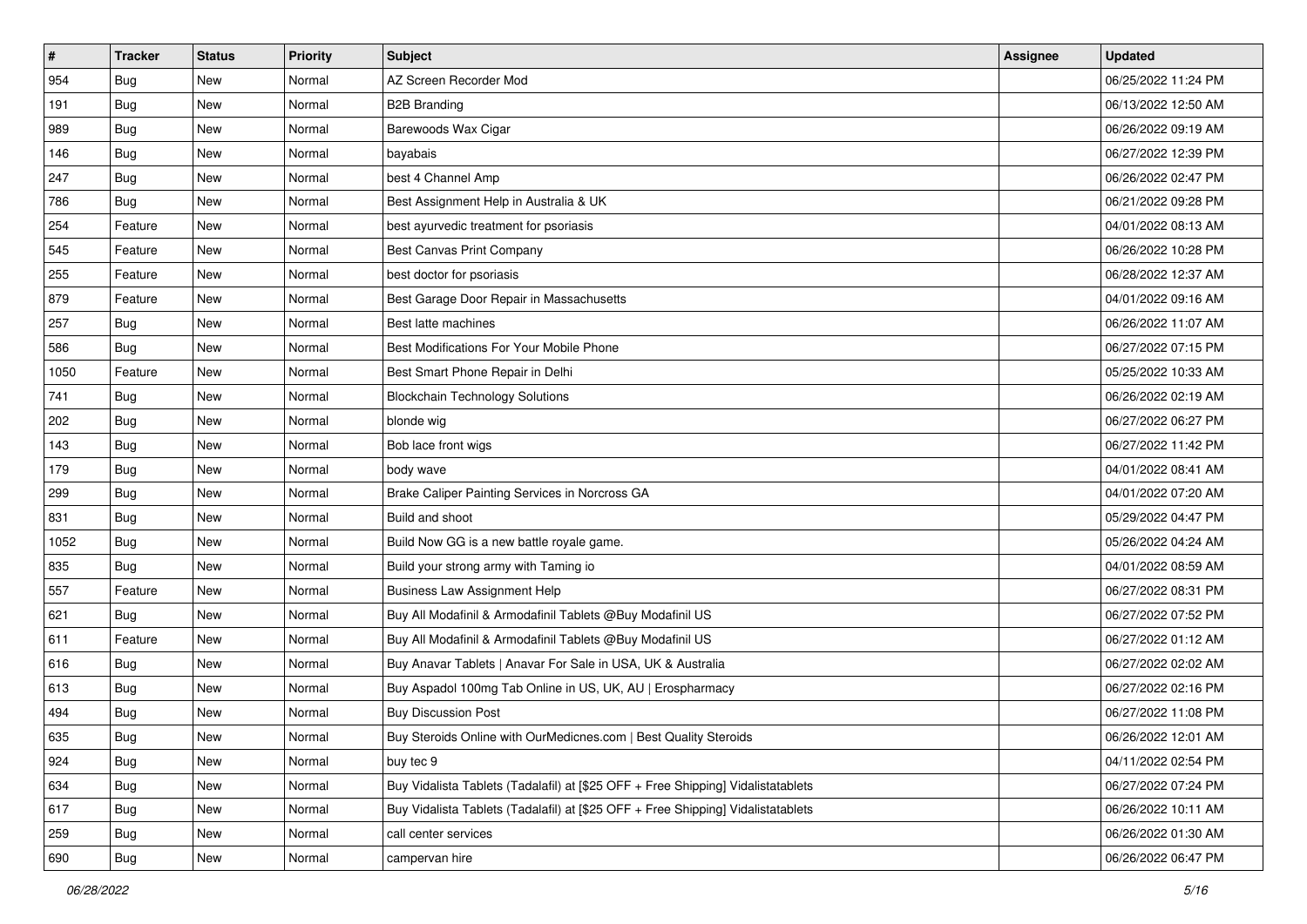| #    | <b>Tracker</b> | <b>Status</b> | <b>Priority</b> | Subject                                                               | <b>Assignee</b> | <b>Updated</b>      |
|------|----------------|---------------|-----------------|-----------------------------------------------------------------------|-----------------|---------------------|
| 1044 | <b>Bug</b>     | New           | Normal          | Can I Disapprove If Random Person Sent Me Money On Cash App?          |                 | 05/26/2022 03:51 PM |
| 964  | Bug            | New           | Normal          | Can I Fix Cash App Transfer Failed Issues By Adding Sufficient Funds? |                 | 06/26/2022 07:21 AM |
| 522  | Feature        | New           | Normal          | Can You Check App Limits, If Cash app won't let me send money?        |                 | 06/27/2022 01:06 AM |
| 865  | Bug            | New           | Normal          | Canon IJ Printer Utility                                              |                 | 05/18/2022 07:24 PM |
| 951  | <b>Bug</b>     | New           | Normal          | Canon.com/ijsetup                                                     |                 | 06/27/2022 07:56 PM |
| 944  | Feature        | New           | Normal          | Canon.com/ijsetup                                                     |                 | 06/27/2022 09:46 AM |
| 847  | Feature        | New           | Normal          | Canon.com/ijsetup                                                     |                 | 04/01/2022 09:08 AM |
| 845  | Feature        | New           | Normal          | canon.com/ijsetup                                                     |                 | 04/01/2022 08:58 AM |
| 813  | Feature        | New           | Normal          | Canon.com/ijsetup                                                     |                 | 05/25/2022 08:27 AM |
| 812  | Feature        | New           | Normal          | canon.com/ijsetup                                                     |                 | 06/27/2022 01:21 PM |
| 298  | Bug            | New           | Normal          | Car Stereo Installation Services in Norcross GA                       |                 | 04/01/2022 07:20 AM |
| 354  | Bug            | New           | Normal          | Car Upholstery Cleaning Services in Chesapeake VA                     |                 | 04/01/2022 07:14 AM |
| 338  | <b>Bug</b>     | New           | Normal          | Car Upholstery Cleaning Services in Norfolk VA                        |                 | 04/01/2022 07:23 AM |
| 323  | <b>Bug</b>     | New           | Normal          | Car Upholstery Cleaning Services in Virginia Beach VA                 |                 | 04/01/2022 07:26 AM |
| 303  | <b>Bug</b>     | New           | Normal          | Car Wrapping Services in Norcross GA                                  |                 | 04/01/2022 07:22 AM |
| 408  | <b>Bug</b>     | New           | Normal          | Carpet Cleaning Boston MA                                             |                 | 04/01/2022 07:47 AM |
| 424  | <b>Bug</b>     | New           | Normal          | Carpet Cleaning Brookline MA                                          |                 | 04/01/2022 07:45 AM |
| 457  | <b>Bug</b>     | New           | Normal          | Carpet Cleaning Medford MA                                            |                 | 06/27/2022 05:21 PM |
| 433  | <b>Bug</b>     | New           | Normal          | Carpet Cleaning Newton MA                                             |                 | 04/01/2022 07:50 AM |
| 449  | <b>Bug</b>     | New           | Normal          | Carpet Cleaning Quincy MA                                             |                 | 04/01/2022 07:48 AM |
| 340  | <b>Bug</b>     | New           | Normal          | Carpet Cleaning Services in Chesapeake VA                             |                 | 04/01/2022 07:23 AM |
| 325  | <b>Bug</b>     | New           | Normal          | Carpet Cleaning Services in Norfolk VA                                |                 | 04/01/2022 07:26 AM |
| 307  | <b>Bug</b>     | New           | Normal          | Carpet Cleaning Services in Virginia Beach VA                         |                 | 04/01/2022 07:19 AM |
| 416  | Bug            | New           | Normal          | Carpet Cleaning Somerville MA                                         |                 | 04/01/2022 07:46 AM |
| 441  | Bug            | New           | Normal          | Carpet Cleaning Watertown MA                                          |                 | 06/02/2022 06:00 PM |
| 465  | <b>Bug</b>     | New           | Normal          | Carpet Cleaning Westchester MA                                        |                 | 06/27/2022 12:50 PM |
| 341  | <b>Bug</b>     | New           | Normal          | Carpet Repairing Services in Chesapeake VA                            |                 | 04/01/2022 07:23 AM |
| 326  | <b>Bug</b>     | New           | Normal          | Carpet Repairing Services in Norfolk VA                               |                 | 04/01/2022 07:26 AM |
| 308  | Bug            | New           | Normal          | Carpet Repairing Services in Virginia Beach VA                        |                 | 04/01/2022 07:19 AM |
| 775  | Bug            | New           | Normal          | cash app                                                              |                 | 02/14/2022 08:20 AM |
| 227  | <b>Bug</b>     | New           | Normal          | Cash App Help & Solutions - Here You Will Get Better Assistance       |                 | 06/25/2022 11:21 PM |
| 895  | Bug            | New           | Normal          | Cash App Scams                                                        |                 | 06/18/2022 02:36 PM |
| 1057 | <b>Bug</b>     | New           | Normal          | <b>CCPlay Education Edition APK</b>                                   |                 | 06/07/2022 04:07 AM |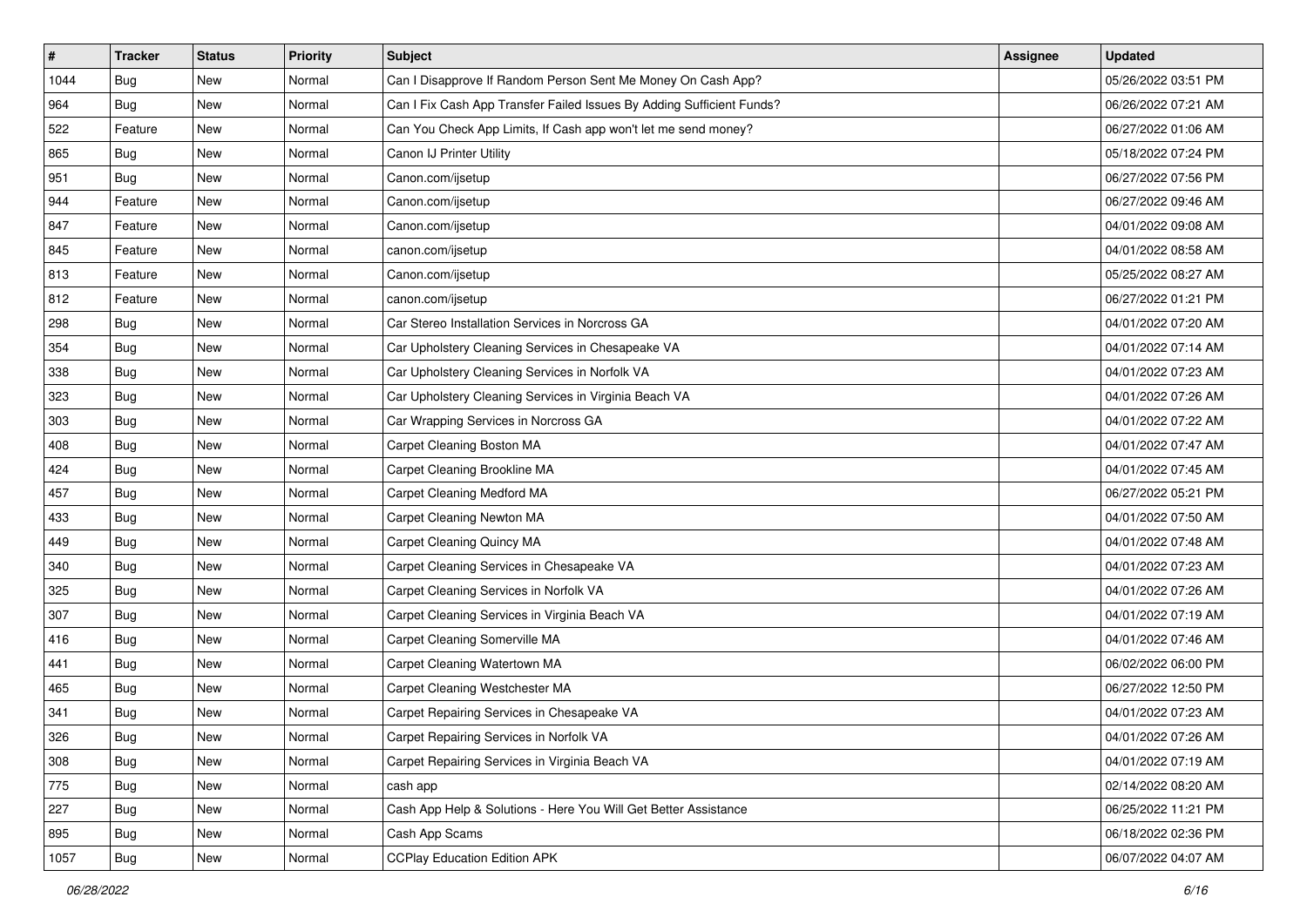| #    | <b>Tracker</b> | <b>Status</b> | <b>Priority</b> | Subject                                                        | <b>Assignee</b> | <b>Updated</b>      |
|------|----------------|---------------|-----------------|----------------------------------------------------------------|-----------------|---------------------|
| 838  | Bug            | New           | Normal          | Celebrity Hunter Mod apk - Como instalá-lo                     |                 | 04/01/2022 08:58 AM |
| 507  | Bug            | <b>New</b>    | Normal          | central.bitdefender.com                                        |                 | 06/27/2022 09:13 PM |
| 1102 | Bug            | New           | Normal          | Charlottesville Travel Guide?                                  |                 | 06/26/2022 07:44 AM |
| 487  | Bug            | New           | Normal          | Cheap Fake Dunks                                               |                 | 06/28/2022 12:36 AM |
| 610  | Feature        | <b>New</b>    | Normal          | CheapestMedsShop 100% Safe Medicines Online in USA UK & AUS.   |                 | 06/26/2022 04:35 PM |
| 632  | Bug            | New           | Normal          | CheapestMedsShop   100% Safe Medicines Online in UK & AUS.     |                 | 06/27/2022 02:04 AM |
| 622  | Bug            | New           | Normal          | CheapestMedsShop   100% Safe Medicines Online in UK & AUS.     |                 | 06/26/2022 05:27 PM |
| 615  | Bug            | New           | Normal          | CheapestMedsShop   100% Safe Medicines Online in USA UK & AUS. |                 | 06/27/2022 02:19 PM |
| 769  | <b>Bug</b>     | New           | Normal          | check my cash app                                              |                 | 06/26/2022 08:33 PM |
| 1002 | <b>Bug</b>     | <b>New</b>    | Normal          | <b>Chemistry Assignment Help</b>                               |                 | 06/04/2022 09:58 AM |
| 650  | <b>Bug</b>     | New           | Normal          | <b>Cherries Health Benefits</b>                                |                 | 06/26/2022 12:57 AM |
| 832  | <b>Bug</b>     | New           | Normal          | Choque Royale Mod Apk                                          |                 | 04/01/2022 08:59 AM |
| 553  | <b>Bug</b>     | New           | Normal          | Cinema HD APK - Free Movie Enjoyment App on Android            |                 | 06/26/2022 01:39 PM |
| 1071 | <b>Bug</b>     | New           | Normal          | Cinema HD Review - Cinemahdv2.net                              |                 | 06/21/2022 06:54 PM |
| 201  | <b>Bug</b>     | New           | Normal          | closure wig                                                    |                 | 06/26/2022 07:50 PM |
| 657  | <b>Bug</b>     | New           | Normal          | Coconut Nutrition Facts And Health Benefits                    |                 | 06/27/2022 08:56 AM |
| 1083 | Bug            | New           | Normal          | coin base review                                               |                 | 06/11/2022 09:13 AM |
| 646  | Feature        | <b>New</b>    | Normal          | Collaborative Research Group                                   |                 | 06/27/2022 04:01 AM |
| 189  | Bug            | New           | Normal          | <b>College Biology Writing Services</b>                        |                 | 06/26/2022 12:50 PM |
| 827  | <b>Bug</b>     | New           | Normal          | Come To Know The Required Steps To Unlock Cash App Account     |                 | 04/01/2022 08:59 AM |
| 782  | Bug            | New           | Normal          | Comment faire une sonnerie téléphonique                        |                 | 06/27/2022 11:56 PM |
| 413  | <b>Bug</b>     | New           | Normal          | Commercial Floor Cleaning Boston MA                            |                 | 04/01/2022 07:45 AM |
| 430  | <b>Bug</b>     | New           | Normal          | Commercial Floor Cleaning Brookline MA                         |                 | 04/01/2022 07:50 AM |
| 462  | <b>Bug</b>     | New           | Normal          | Commercial Floor Cleaning Medford MA                           |                 | 04/01/2022 07:32 AM |
| 438  | <b>Bug</b>     | New           | Normal          | Commercial Floor Cleaning Newton MA                            |                 | 04/01/2022 07:50 AM |
| 454  | Bug            | New           | Normal          | Commercial Floor Cleaning Quincy MA                            |                 | 06/02/2022 05:59 PM |
| 421  | Bug            | <b>New</b>    | Normal          | Commercial Floor Cleaning Somerville MA                        |                 | 04/01/2022 07:46 AM |
| 446  | <b>Bug</b>     | New           | Normal          | Commercial Floor Cleaning Watertown MA                         |                 | 04/01/2022 07:49 AM |
| 470  | Bug            | New           | Normal          | Commercial Floor Cleaning Westchester MA                       |                 | 06/27/2022 11:31 PM |
| 614  | Bug            | New           | Normal          | Como baixar o MOD APK no celular                               |                 | 06/27/2022 09:26 AM |
| 874  | Bug            | New           | Normal          | Cómo descargar Minecraft Apk                                   |                 | 06/26/2022 08:01 AM |
| 700  | Bug            | New           | Normal          | Cómo descargar Poppy Playtime                                  |                 | 04/01/2022 09:30 AM |
| 754  | <b>Bug</b>     | New           | Normal          | Cómo descargar tonos gratis de teléfono celular                |                 | 06/26/2022 01:56 PM |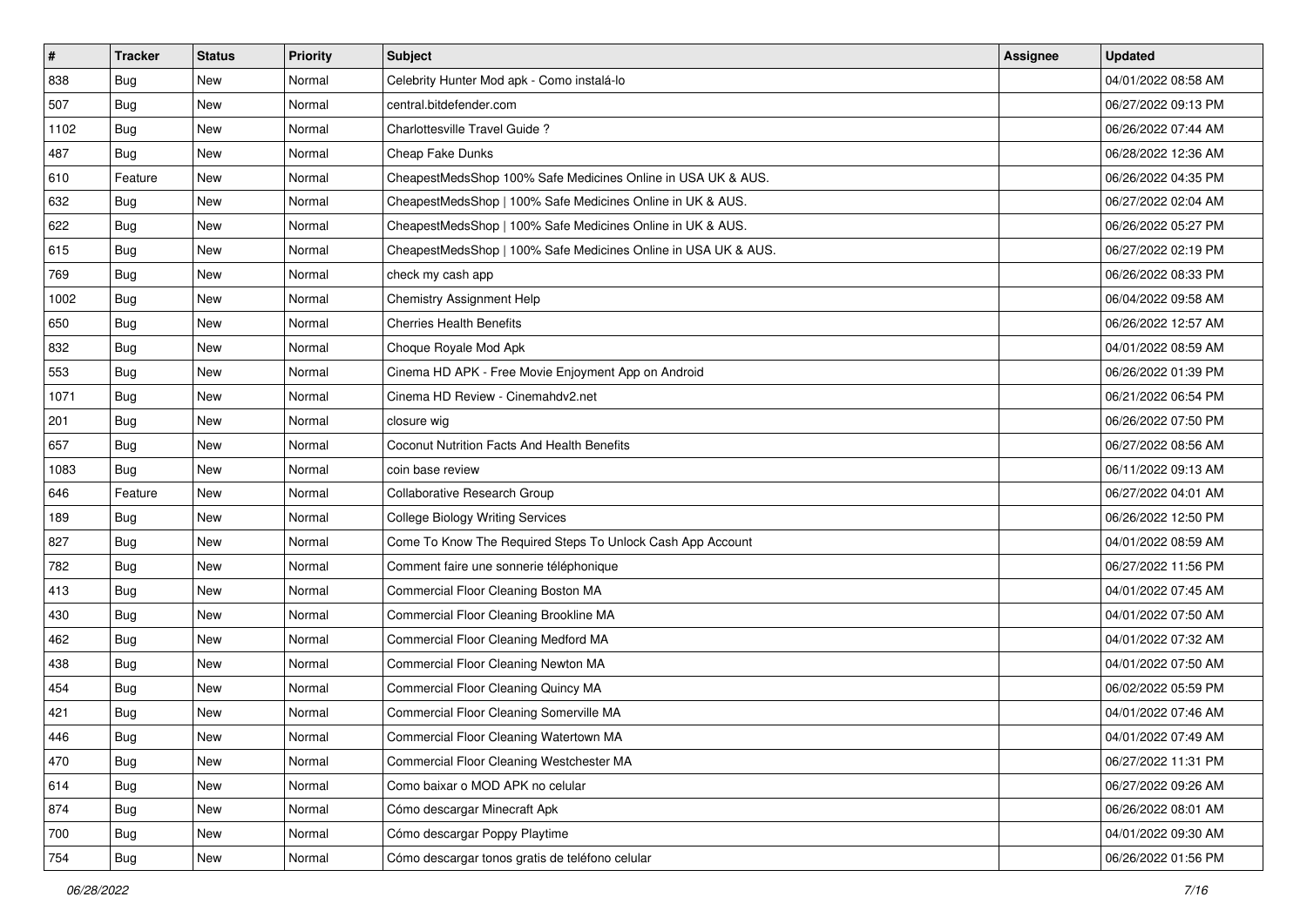| #    | <b>Tracker</b> | <b>Status</b> | Priority | <b>Subject</b>                                                               | <b>Assignee</b> | <b>Updated</b>      |
|------|----------------|---------------|----------|------------------------------------------------------------------------------|-----------------|---------------------|
| 721  | Bug            | New           | Normal   | Cómo instalar un Mod Apk                                                     |                 | 06/24/2022 09:39 PM |
| 132  | Bug            | New           | Normal   | concrete-everything                                                          |                 | 06/28/2022 12:47 AM |
| 698  | Feature        | New           | Normal   | Connect with cash app representative to ask about cash app flip scam         |                 | 06/26/2022 11:24 AM |
| 1124 | <b>Bug</b>     | New           | Normal   | Cookie clicker unblocked                                                     |                 | 06/24/2022 05:14 AM |
| 1122 | Bug            | New           | Normal   | Count the number of words on the Microsoft Word application in the phone     |                 | 06/23/2022 04:19 AM |
| 1041 | Bug            | New           | Normal   | Count words in Word on the computer                                          |                 | 05/27/2022 02:16 PM |
| 133  | <b>Bug</b>     | New           | Normal   | craftlabs                                                                    |                 | 06/27/2022 07:32 PM |
| 647  | Feature        | New           | Normal   | <b>Cranberry Health Benefits</b>                                             |                 | 06/26/2022 09:45 PM |
| 750  | Bug            | New           | Normal   | Create a Report Template                                                     |                 | 06/26/2022 04:27 PM |
| 1073 | Bug            | New           | Normal   | Cricut Design Space                                                          |                 | 06/07/2022 09:34 PM |
| 1067 | <b>Bug</b>     | New           | Normal   | Cricut.com/setup                                                             |                 | 05/31/2022 12:19 PM |
| 1062 | <b>Bug</b>     | New           | Normal   | Cricut.com/setup                                                             |                 | 05/28/2022 12:26 PM |
| 1061 | <b>Bug</b>     | New           | Normal   | Cricut.com/setup                                                             |                 | 05/28/2022 12:24 PM |
| 1058 | <b>Bug</b>     | New           | Normal   | Cricut.com/setup                                                             |                 | 05/28/2022 08:28 AM |
| 1045 | Bug            | New           | Normal   | Cricut.com/setup                                                             |                 | 05/24/2022 10:45 AM |
| 1021 | <b>Bug</b>     | New           | Normal   | Cricut.com/setup                                                             |                 | 05/26/2022 12:21 AM |
| 1020 | <b>Bug</b>     | New           | Normal   | Cricut.com/setup                                                             |                 | 05/13/2022 11:14 AM |
| 1019 | Bug            | New           | Normal   | Cricut.com/setup                                                             |                 | 05/13/2022 11:13 AM |
| 1012 | Bug            | New           | Normal   | Cricut.com/setup                                                             |                 | 05/11/2022 11:30 AM |
| 1006 | Bug            | New           | Normal   | Cricut.com/setup                                                             |                 | 05/10/2022 01:22 PM |
| 996  | <b>Bug</b>     | New           | Normal   | Cricut.com/setup                                                             |                 | 06/27/2022 07:12 AM |
| 994  | Feature        | New           | Normal   | Cricut.com/setup                                                             |                 | 06/26/2022 02:00 AM |
| 714  | Bug            | New           | Normal   | Cuevana 3 Premium - Enjoy Your Favorite Movies and TV Shows on Your Smart TV |                 | 06/27/2022 11:43 PM |
| 912  | <b>Bug</b>     | New           | Normal   | Cuphead Mobile Game Review                                                   |                 | 06/09/2022 10:14 AM |
| 144  | Bug            | New           | Normal   | curly bob lace front wigs                                                    |                 | 06/26/2022 01:44 PM |
| 169  | Bug            | New           | Normal   | CV Maker - UAE CV Writing Agency                                             |                 | 06/27/2022 11:37 PM |
| 628  | <b>Bug</b>     | New           | Normal   | CV reviewing services!                                                       |                 | 06/28/2022 12:17 AM |
| 1085 | Feature        | New           | Normal   | dcvghdcc asgdvgd dveduqwv ajdhvwd                                            |                 | 06/09/2022 03:46 PM |
| 1076 | Bug            | New           | Normal   | DedicatedHosting4u                                                           |                 | 06/11/2022 09:15 AM |
| 592  | <b>Bug</b>     | New           | Normal   | Deezer Premium APK - Baixe músicas de qualquer lugar do mundo de graça       |                 | 06/27/2022 10:23 PM |
| 978  | <b>Bug</b>     | New           | Normal   | Delamore Lodge is a place to stay.                                           |                 | 06/27/2022 04:57 AM |
| 1051 | <b>Bug</b>     | New           | Normal   | Dental Supplies USA                                                          |                 | 06/11/2022 09:20 PM |
| 242  | Feature        | New           | Normal   | Descripción de Torque Pro MOD APK para Android                               |                 | 06/27/2022 10:06 AM |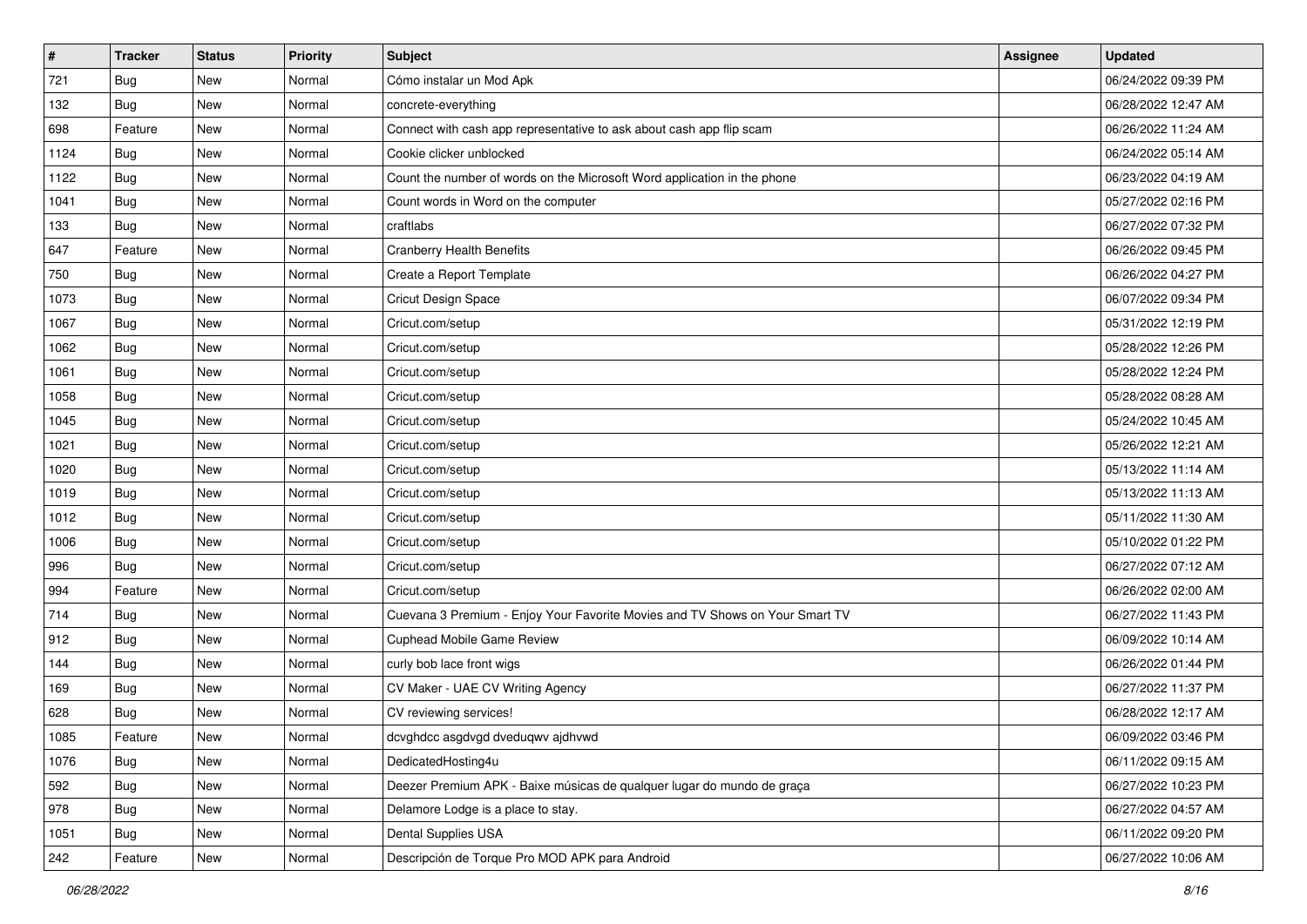| $\vert$ # | <b>Tracker</b> | <b>Status</b> | <b>Priority</b> | <b>Subject</b>                                                          | <b>Assignee</b> | <b>Updated</b>      |
|-----------|----------------|---------------|-----------------|-------------------------------------------------------------------------|-----------------|---------------------|
| 161       | <b>Bug</b>     | New           | Normal          | dfdrtyuio                                                               |                 | 06/27/2022 07:21 PM |
| 166       | Bug            | New           | Normal          | dfgbd                                                                   |                 | 04/01/2022 07:57 AM |
| 165       | <b>Bug</b>     | <b>New</b>    | Normal          | dfgbd                                                                   |                 | 04/01/2022 07:57 AM |
| 164       | <b>Bug</b>     | New           | Normal          | dfgbd                                                                   |                 | 06/27/2022 10:23 AM |
| 128       | Bug            | New           | Normal          | dfgbd                                                                   |                 | 06/26/2022 05:07 AM |
| 150       | Bug            | New           | Normal          | dfgh                                                                    |                 | 06/27/2022 05:59 PM |
| 158       | Bug            | New           | Normal          | dfghj zcvgh                                                             |                 | 06/27/2022 07:28 AM |
| 149       | Bug            | New           | Normal          | dftgy                                                                   |                 | 06/27/2022 01:11 AM |
| 724       | Bug            | New           | Normal          | Dial Chime Customer support number for a quick response                 |                 | 06/27/2022 03:15 PM |
| 684       | Bug            | <b>New</b>    | Normal          | Difference between paper map and online map                             |                 | 06/27/2022 09:55 PM |
| 174       | Feature        | New           | Normal          | Digital Marketing Philadelphia                                          |                 | 06/23/2022 07:06 AM |
| 717       | Bug            | New           | Normal          | Disney Plus Apk - Watch Movies and TV Shows on Your Device              |                 | 06/27/2022 11:38 PM |
| 315       | <b>Bug</b>     | New           | Normal          | Dissertation help UK                                                    |                 | 06/27/2022 05:29 AM |
| 539       | Bug            | <b>New</b>    | Normal          | Do you want to know how to activate cash card through phone number?     |                 | 04/01/2022 09:25 AM |
| 516       | <b>Bug</b>     | New           | Normal          | Does Cash App Help To Get Cash App Refund Without Any Interruption?     |                 | 06/28/2022 12:20 AM |
| 833       | Bug            | <b>New</b>    | Normal          | Does Direct Deposit Hit Chime- seek Chime Customer Service              |                 | 04/01/2022 08:59 AM |
| 682       | Bug            | New           | Normal          | Does Facebook customer service live chat allow to speak with someone?   |                 | 06/27/2022 05:19 PM |
| 676       | <b>Bug</b>     | <b>New</b>    | Normal          | Does Facebook customer service live chat allow to speak with someone?   |                 | 04/01/2022 09:39 AM |
| 822       | Bug            | New           | Normal          | Dowload Your Boyfriend Game                                             |                 | 06/27/2022 09:48 AM |
| 876       | <b>Bug</b>     | New           | Normal          | Download Full-Size Profile Pictures of Your Favorite Users With InstaDP |                 | 04/01/2022 09:12 AM |
| 1034      | Bug            | <b>New</b>    | Normal          | Download Teaching Feeling For Android                                   |                 | 05/20/2022 09:25 AM |
| 734       | <b>Bug</b>     | New           | Normal          | DR. STRANGE: Multiverse of Scheduling Madness!                          |                 | 04/01/2022 09:33 AM |
| 795       | Bug            | New           | Normal          | Drift Boss - Exciting Race                                              |                 | 06/26/2022 06:32 PM |
| 1081      | Feature        | New           | Normal          | drift boss- the best driftitng game                                     |                 | 06/15/2022 05:56 AM |
| 581       | <b>Bug</b>     | <b>New</b>    | Normal          | E-Learning Course Help                                                  |                 | 06/27/2022 02:22 PM |
| 910       | Bug            | New           | Normal          | Each content looks unisize or not formated                              |                 | 04/06/2022 11:21 AM |
| 347       | <b>Bug</b>     | New           | Normal          | Eco/Green Cleaning Services in Chesapeake VA                            |                 | 06/27/2022 09:46 PM |
| 332       | Bug            | New           | Normal          | Eco/Green Cleaning Services in Norfolk VA                               |                 | 04/01/2022 07:25 AM |
| 317       | <b>Bug</b>     | New           | Normal          | Eco/Green Cleaning Services in Virginia Beach VA                        |                 | 06/27/2022 07:03 AM |
| 949       | <b>Bug</b>     | New           | Normal          | <b>Educational Games</b>                                                |                 | 06/15/2022 09:11 PM |
| 708       | Bug            | New           | Normal          | Efficient ways to proceed with the cash app dispute process?            |                 | 06/26/2022 12:08 AM |
| 655       | <b>Bug</b>     | New           | Normal          | <b>Eggplant Health Benefits</b>                                         |                 | 06/27/2022 03:40 PM |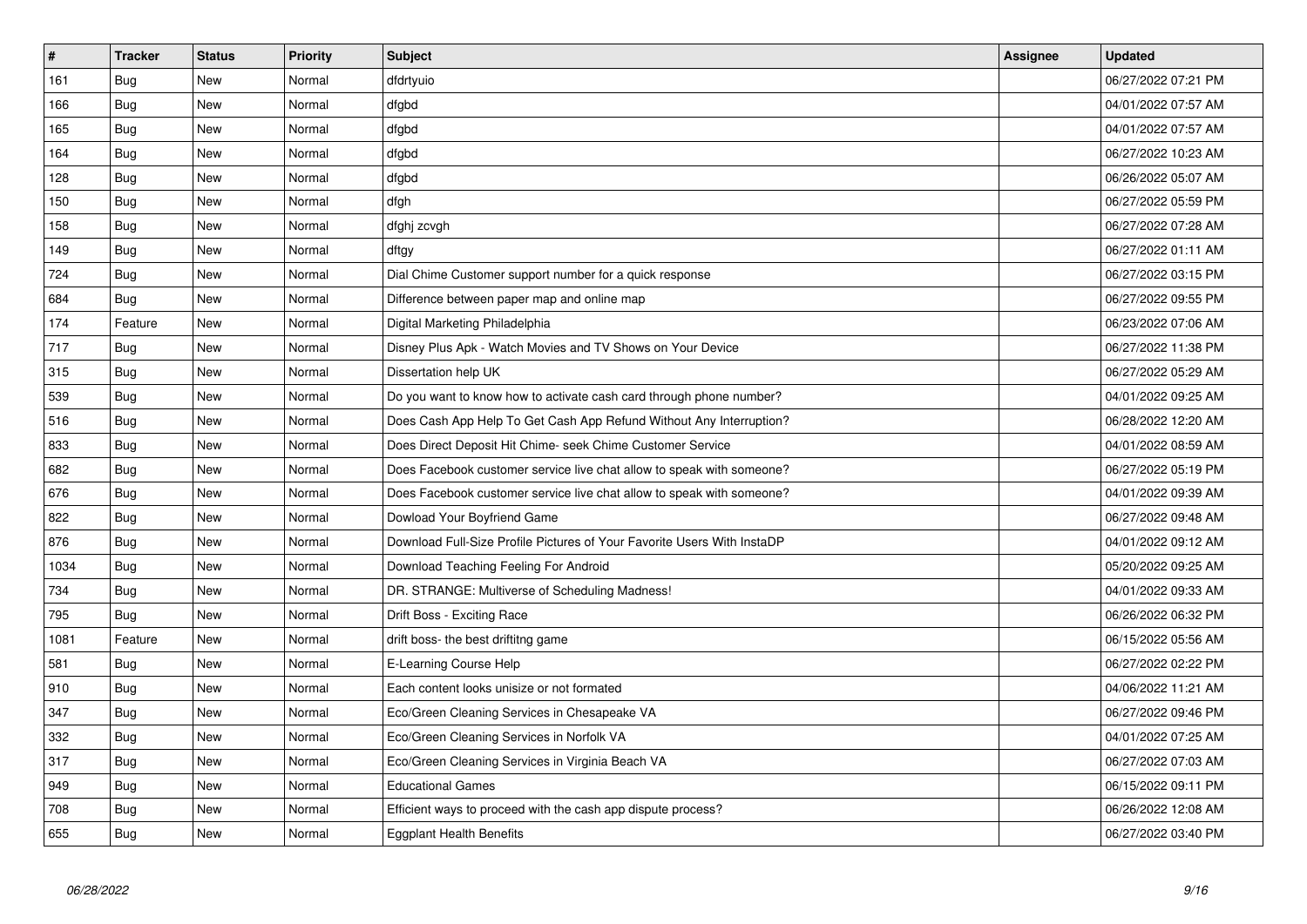| $\#$ | <b>Tracker</b> | <b>Status</b> | <b>Priority</b> | Subject                                                                                                                                                                                                                                                               | <b>Assignee</b> | <b>Updated</b>      |
|------|----------------|---------------|-----------------|-----------------------------------------------------------------------------------------------------------------------------------------------------------------------------------------------------------------------------------------------------------------------|-----------------|---------------------|
| 593  | Bug            | New           | Normal          | Eiffel Spark Ultimate C2 SN series is a fully synthetic range of advanced performance engine oils blended in<br>high performance fully synthetic (PAO - polyalphaolefin) basestocks fortified with advanced technology<br>additive system, specifically formulated to |                 | 06/27/2022 03:28 AM |
| 1092 | <b>Bug</b>     | <b>New</b>    | Normal          | Ellison Estate Vineyard                                                                                                                                                                                                                                               |                 | 06/20/2022 12:03 PM |
| 351  | <b>Bug</b>     | <b>New</b>    | Normal          | Emergency Cleaning Services in Chesapeake VA                                                                                                                                                                                                                          |                 | 04/01/2022 07:14 AM |
| 350  | Bug            | New           | Normal          | Emergency Cleaning Services in Chesapeake VA                                                                                                                                                                                                                          |                 | 04/01/2022 07:14 AM |
| 335  | <b>Bug</b>     | <b>New</b>    | Normal          | Emergency Cleaning Services in Norfolk VA                                                                                                                                                                                                                             |                 | 04/01/2022 07:24 AM |
| 320  | <b>Bug</b>     | <b>New</b>    | Normal          | Emergency Cleaning Services in Virginia Beach VA                                                                                                                                                                                                                      |                 | 04/01/2022 07:27 AM |
| 561  | <b>Bug</b>     | New           | Normal          | Enjoy the Full YouTube Premium Experience With YouTube Premium Membership                                                                                                                                                                                             |                 | 06/27/2022 09:33 PM |
| 1117 | Bug            | <b>New</b>    | Normal          | Equal Words - Word search game for PC and Windows Phone                                                                                                                                                                                                               |                 | 06/27/2022 02:12 AM |
| 692  | <b>Bug</b>     | New           | Normal          | Esports 888b                                                                                                                                                                                                                                                          |                 | 06/12/2022 10:04 AM |
| 220  | Feature        | New           | Normal          | essay writing services                                                                                                                                                                                                                                                |                 | 06/26/2022 04:55 PM |
| 75   | <b>Bug</b>     | <b>New</b>    | Normal          | exception File "checks/algebraicLoop.ml", line 368, characters 16-22: Assertion failed                                                                                                                                                                                |                 | 06/27/2022 08:11 PM |
| 877  | Feature        | New           | Normal          | <b>Exness Broker Review</b>                                                                                                                                                                                                                                           |                 | 04/01/2022 09:12 AM |
| 573  | <b>Bug</b>     | New           | Normal          | Experimente lo mejor en la aplicación Apk de juegos gratis                                                                                                                                                                                                            |                 | 06/26/2022 02:11 PM |
| 135  | <b>Bug</b>     | New           | Normal          | factspress                                                                                                                                                                                                                                                            |                 | 04/01/2022 07:52 AM |
| 258  | <b>Bug</b>     | <b>New</b>    | Normal          | Fake Nike Dunk High AMBUSH Deep Royal                                                                                                                                                                                                                                 |                 | 06/27/2022 08:50 PM |
| 497  | <b>Bug</b>     | <b>New</b>    | Normal          | Fake Nike Dunk Low Off-White Lot 50                                                                                                                                                                                                                                   |                 | 06/27/2022 06:48 PM |
| 256  | <b>Bug</b>     | New           | Normal          | <b>Fake Travis Scott Shoes</b>                                                                                                                                                                                                                                        |                 | 04/01/2022 08:12 AM |
| 977  | Bug            | New           | Normal          | Fans of the Old Country will like this book.                                                                                                                                                                                                                          |                 | 06/26/2022 05:54 AM |
| 272  | Feature        | <b>New</b>    | Normal          | Fashion                                                                                                                                                                                                                                                               |                 | 06/27/2022 03:53 PM |
| 271  | Feature        | <b>New</b>    | Normal          | Fashion                                                                                                                                                                                                                                                               |                 | 06/27/2022 02:07 AM |
| 268  | <b>Bug</b>     | <b>New</b>    | Normal          | Fashioni                                                                                                                                                                                                                                                              |                 | 04/01/2022 08:20 AM |
| 154  | Bug            | New           | Normal          | fdgyyrut gyrtrw                                                                                                                                                                                                                                                       |                 | 06/27/2022 01:21 AM |
| 915  | Bug            | New           | Normal          | Finance dissertation writing                                                                                                                                                                                                                                          |                 | 04/07/2022 09:22 AM |
| 1091 | <b>Bug</b>     | <b>New</b>    | Normal          | Find family fun indoors and outdoors in the Jungfrau Region                                                                                                                                                                                                           |                 | 06/14/2022 09:33 AM |
| 985  | Bug            | <b>New</b>    | Normal          | Find out the vitality of Facebook Phone Number:                                                                                                                                                                                                                       |                 | 06/27/2022 05:39 AM |
| 316  | <b>Bug</b>     | <b>New</b>    | Normal          | Finden Sie den besten Klingelton für Ihr Telefon                                                                                                                                                                                                                      |                 | 06/24/2022 10:28 PM |
| 983  | Bug            | New           | Normal          | Finding issue in tekken 3 game?                                                                                                                                                                                                                                       |                 | 05/28/2022 02:34 PM |
| 214  | Feature        | New           | Normal          | Five Christmas Apps For Apple Users                                                                                                                                                                                                                                   |                 | 06/27/2022 05:41 PM |
| 982  | Bug            | New           | Normal          | Five sites that let you download free scenarios for your iPhone                                                                                                                                                                                                       |                 | 05/07/2022 09:34 PM |
| 213  | Bug            | New           | Normal          | fix HP Notebook Missing Operating System Error Message                                                                                                                                                                                                                |                 | 04/01/2022 08:53 AM |
| 475  | <b>Bug</b>     | New           | Normal          | Floor Cleaning Arlington MA                                                                                                                                                                                                                                           |                 | 06/26/2022 07:33 AM |
| 411  | <b>Bug</b>     | New           | Normal          | Floor Cleaning Boston MA                                                                                                                                                                                                                                              |                 | 04/01/2022 07:47 AM |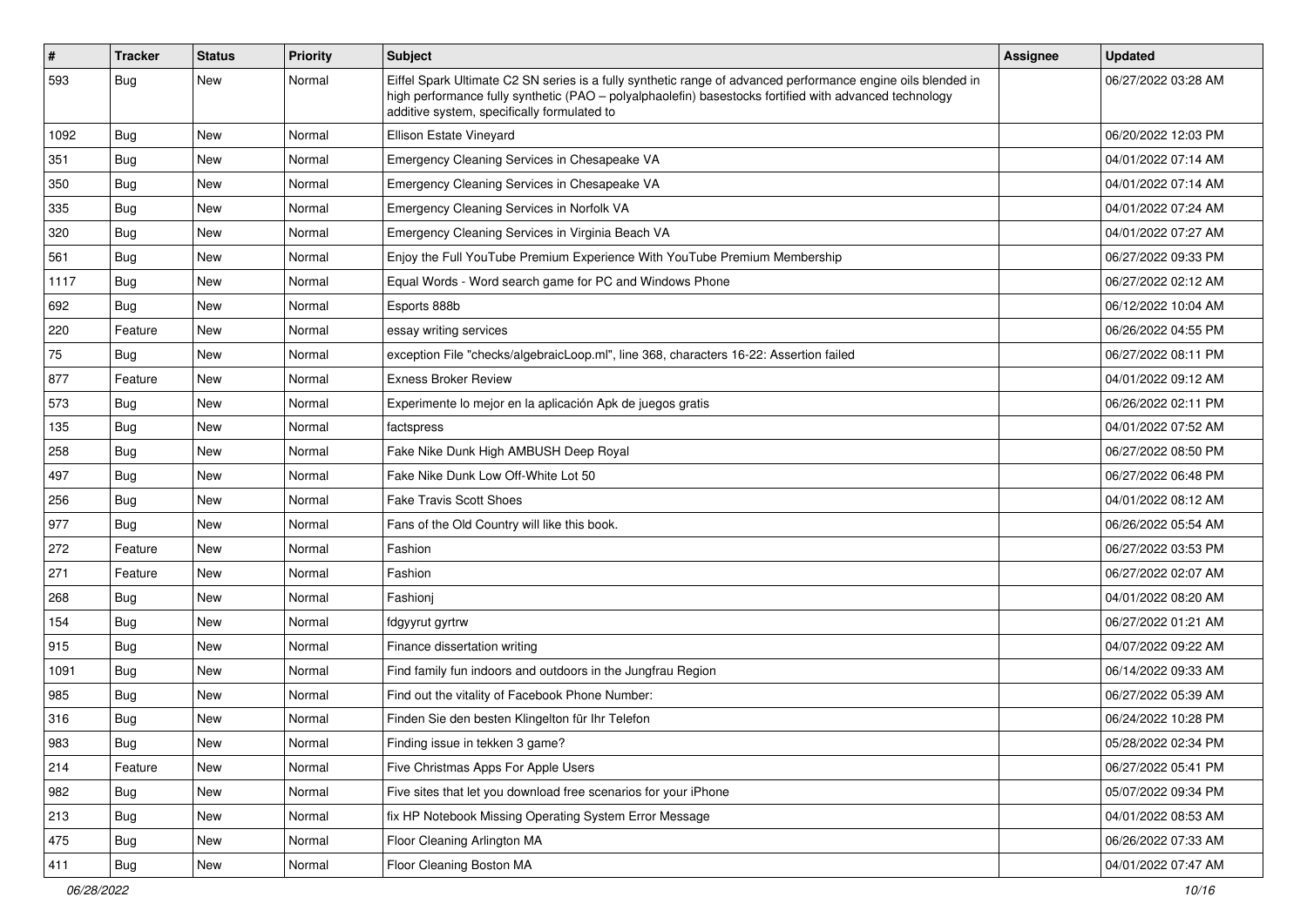| $\vert$ # | <b>Tracker</b> | <b>Status</b> | Priority | Subject                                                      | <b>Assignee</b> | <b>Updated</b>      |
|-----------|----------------|---------------|----------|--------------------------------------------------------------|-----------------|---------------------|
| 427       | <b>Bug</b>     | New           | Normal   | Floor Cleaning Brookline MA                                  |                 | 04/01/2022 07:46 AM |
| 460       | <b>Bug</b>     | <b>New</b>    | Normal   | Floor Cleaning Medford MA                                    |                 | 06/26/2022 08:00 PM |
| 436       | Bug            | New           | Normal   | Floor Cleaning Newton MA                                     |                 | 04/01/2022 07:50 AM |
| 452       | <b>Bug</b>     | New           | Normal   | Floor Cleaning Quincy MA                                     |                 | 04/01/2022 07:48 AM |
| 419       | <b>Bug</b>     | <b>New</b>    | Normal   | Floor Cleaning Somerville MA                                 |                 | 04/01/2022 07:46 AM |
| 444       | Bug            | New           | Normal   | Floor Cleaning Watertown MA                                  |                 | 04/01/2022 07:49 AM |
| 468       | <b>Bug</b>     | New           | Normal   | Floor Cleaning Westchester MA                                |                 | 06/27/2022 02:41 AM |
| 473       | <b>Bug</b>     | New           | Normal   | Floor Stripping Arlington MA                                 |                 | 06/26/2022 11:10 AM |
| 409       | Bug            | New           | Normal   | Floor Stripping Boston MA                                    |                 | 04/01/2022 07:47 AM |
| 425       | Bug            | New           | Normal   | Floor Stripping Brookline MA                                 |                 | 04/01/2022 07:45 AM |
| 458       | Bug            | New           | Normal   | Floor Stripping Medford MA                                   |                 | 04/01/2022 07:32 AM |
| 434       | Bug            | New           | Normal   | Floor Stripping Newton MA                                    |                 | 04/01/2022 07:50 AM |
| 450       | <b>Bug</b>     | New           | Normal   | Floor Stripping Quincy MA                                    |                 | 06/27/2022 01:48 PM |
| 417       | <b>Bug</b>     | New           | Normal   | Floor Stripping Somerville MA                                |                 | 04/01/2022 07:46 AM |
| 442       | <b>Bug</b>     | New           | Normal   | Floor Stripping Watertown MA                                 |                 | 04/01/2022 07:49 AM |
| 466       | Bug            | New           | Normal   | Floor Stripping Westchester MA                               |                 | 06/26/2022 11:57 AM |
| 474       | <b>Bug</b>     | New           | Normal   | Floor Waxing Arlington MA                                    |                 | 06/27/2022 03:03 AM |
| 410       | <b>Bug</b>     | <b>New</b>    | Normal   | Floor Waxing Boston MA                                       |                 | 04/01/2022 07:47 AM |
| 426       | Bug            | New           | Normal   | Floor Waxing Brookline MA                                    |                 | 04/01/2022 07:49 AM |
| 459       | <b>Bug</b>     | New           | Normal   | Floor Waxing Medford MA                                      |                 | 04/01/2022 07:32 AM |
| 435       | <b>Bug</b>     | New           | Normal   | Floor Waxing Newton MA                                       |                 | 04/01/2022 07:50 AM |
| 451       | Bug            | New           | Normal   | Floor Waxing Quincy MA                                       |                 | 04/01/2022 07:48 AM |
| 418       | Bug            | New           | Normal   | Floor Waxing Somerville MA                                   |                 | 04/01/2022 07:46 AM |
| 443       | <b>Bug</b>     | New           | Normal   | Floor Waxing Watertown MA                                    |                 | 04/01/2022 07:51 AM |
| 467       | <b>Bug</b>     | New           | Normal   | Floor Waxing Westchester MA                                  |                 | 04/01/2022 07:31 AM |
| 253       | Bug            | New           | Normal   | Florence Lawrence                                            |                 | 06/27/2022 12:18 PM |
| 232       | <b>Bug</b>     | New           | Normal   | FM whatsapp messaging app.                                   |                 | 06/27/2022 10:04 AM |
| 956       | <b>Bug</b>     | New           | Normal   | FNF Free Mods Online                                         |                 | 06/25/2022 09:59 PM |
| 774       | Bug            | New           | Normal   | Follow proper initiatives                                    |                 | 06/27/2022 07:54 PM |
| 765       | <b>Bug</b>     | New           | Normal   | Follow proper initiatives to check my cash app               |                 | 06/25/2022 10:08 AM |
| 590       | <b>Bug</b>     | New           | Normal   | Follow proper initiatives to check my cash app card balance: |                 | 06/27/2022 09:57 AM |
| 577       | <b>Bug</b>     | New           | Normal   | Follow these easy steps to make Admiral Casino Login         |                 | 06/27/2022 06:34 AM |
| 703       | <b>Bug</b>     | New           | Normal   | For real-time help, dial Facebook customer service number    |                 | 06/27/2022 12:08 PM |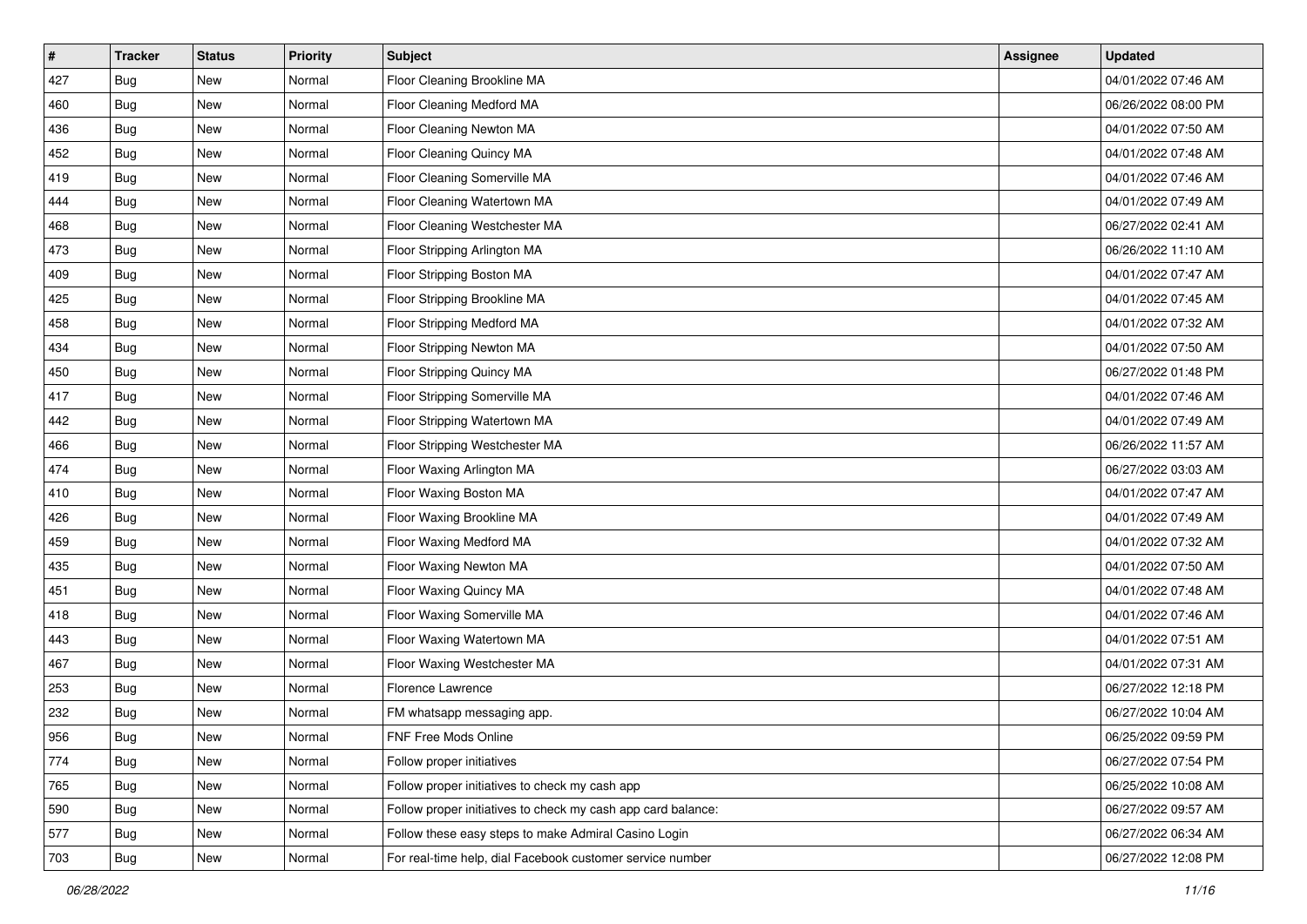| $\sharp$ | <b>Tracker</b> | <b>Status</b> | Priority | <b>Subject</b>                                                                   | <b>Assignee</b> | <b>Updated</b>      |
|----------|----------------|---------------|----------|----------------------------------------------------------------------------------|-----------------|---------------------|
| 157      | <b>Bug</b>     | New           | Normal   | Forget cash app pin                                                              |                 | 06/27/2022 11:41 PM |
| 515      | <b>Bug</b>     | New           | Normal   | Fragment Nike Dunk High Tokyo Fake                                               |                 | 06/27/2022 06:40 PM |
| 979      | <b>Bug</b>     | New           | Normal   | Free Gas Cards for the Unemployed                                                |                 | 06/25/2022 09:02 PM |
| 980      | Bug            | <b>New</b>    | Normal   | Free Gas Cards for the Unemployed                                                |                 | 04/28/2022 06:25 AM |
| 973      | Feature        | <b>New</b>    | Normal   | Free NFL Streaming Sites                                                         |                 | 05/10/2022 10:56 AM |
| 219      | <b>Bug</b>     | New           | Normal   | Free Ringtones for Cell Phones.                                                  |                 | 06/27/2022 11:03 PM |
| 781      | <b>Bug</b>     | <b>New</b>    | Normal   | Free Whatsapp Group to Join                                                      |                 | 06/25/2022 01:25 AM |
| 923      | Bug            | New           | Normal   | frenchies for sale                                                               |                 | 04/11/2022 02:35 PM |
| 957      | <b>Bug</b>     | <b>New</b>    | Normal   | From Where I Can Get Cheap Writing Services?                                     |                 | 04/20/2022 05:06 AM |
| 789      | <b>Bug</b>     | <b>New</b>    | Normal   | Full version                                                                     |                 | 06/27/2022 01:00 PM |
| 393      | <b>Bug</b>     | <b>New</b>    | Normal   | Furniture Assembly Services in Annapolis MD                                      |                 | 04/01/2022 07:16 AM |
| 369      | <b>Bug</b>     | <b>New</b>    | Normal   | Furniture Assembly Services in Arlington County VA                               |                 | 04/01/2022 07:12 AM |
| 357      | <b>Bug</b>     | <b>New</b>    | Normal   | Furniture Assembly Services in Baltimore MD                                      |                 | 04/01/2022 07:12 AM |
| 375      | <b>Bug</b>     | <b>New</b>    | Normal   | Furniture Assembly Services in Fairfax VA                                        |                 | 04/01/2022 07:18 AM |
| 405      | <b>Bug</b>     | <b>New</b>    | Normal   | Furniture Assembly Services in Gaithersburg MD                                   |                 | 04/01/2022 07:47 AM |
| 381      | Bug            | New           | Normal   | Furniture Assembly Services in McLean VA                                         |                 | 04/01/2022 07:17 AM |
| 399      | <b>Bug</b>     | <b>New</b>    | Normal   | Furniture Assembly Services in Potomac MD                                        |                 | 04/01/2022 07:15 AM |
| 387      | <b>Bug</b>     | <b>New</b>    | Normal   | Furniture Assembly Services in Sterling VA                                       |                 | 04/01/2022 07:18 AM |
| 363      | Bug            | <b>New</b>    | Normal   | Furniture Assembly Services in Washington DC                                     |                 | 04/01/2022 07:13 AM |
| 849      | <b>Bug</b>     | New           | Normal   | FutEmax App Apk - Watch Soccer, Fantasy Football, And More On Your Mobile Device |                 | 04/01/2022 09:04 AM |
| 683      | Feature        | New           | Normal   | Game creation                                                                    |                 | 06/27/2022 08:39 AM |
| 1053     | <b>Bug</b>     | <b>New</b>    | Normal   | Game Geometry Dash                                                               |                 | 05/26/2022 11:30 AM |
| 1118     | Bug            | <b>New</b>    | Normal   | Gameplay Minecraft                                                               |                 | 06/27/2022 10:33 AM |
| 412      | <b>Bug</b>     | New           | Normal   | Germs Removal Boston MA                                                          |                 | 04/01/2022 07:47 AM |
| 429      | <b>Bug</b>     | <b>New</b>    | Normal   | Germs Removal Brookline MA                                                       |                 | 04/01/2022 07:51 AM |
| 428      | Bug            | New           | Normal   | Germs Removal Brookline MA                                                       |                 | 04/01/2022 07:47 AM |
| 461      | <b>Bug</b>     | <b>New</b>    | Normal   | Germs Removal Medford MA                                                         |                 | 06/27/2022 12:21 PM |
| 437      | <b>Bug</b>     | New           | Normal   | Germs Removal Newton MA                                                          |                 | 04/01/2022 07:50 AM |
| 453      | Bug            | New           | Normal   | Germs Removal Quincy MA                                                          |                 | 04/01/2022 07:48 AM |
| 420      | Bug            | New           | Normal   | Germs Removal Somerville MA                                                      |                 | 04/01/2022 07:46 AM |
| 445      | Bug            | New           | Normal   | Germs Removal Watertown MA                                                       |                 | 04/01/2022 07:49 AM |
| 469      | Bug            | New           | Normal   | Germs Removal Westchester MA                                                     |                 | 06/26/2022 05:31 PM |
| 641      | <b>Bug</b>     | New           | Normal   | Get Best Economics Dissertation Writing Service                                  |                 | 06/25/2022 10:04 AM |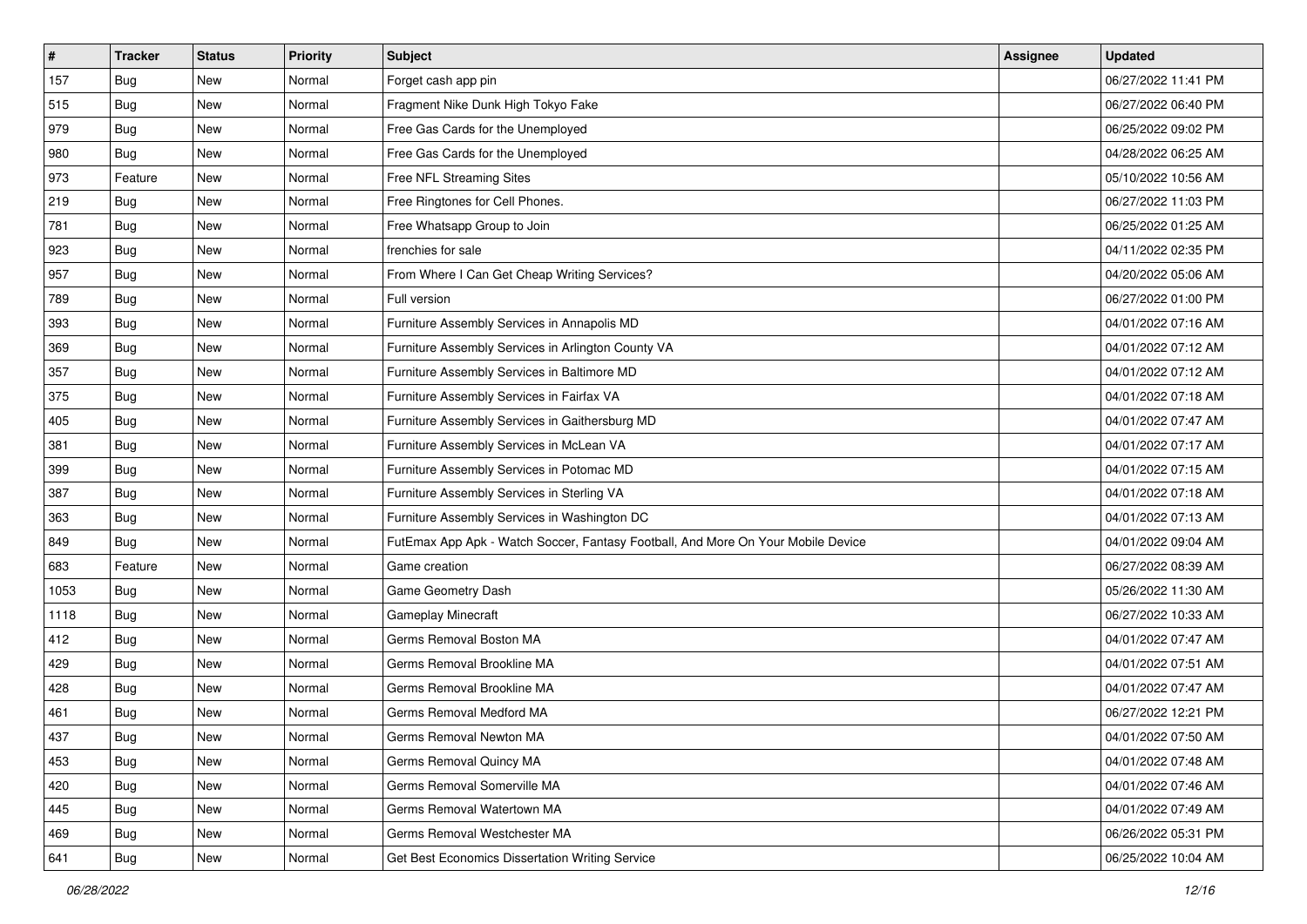| $\vert$ # | <b>Tracker</b> | <b>Status</b> | <b>Priority</b> | Subject                                                                                                                                                                                                                                           | <b>Assignee</b> | <b>Updated</b>      |
|-----------|----------------|---------------|-----------------|---------------------------------------------------------------------------------------------------------------------------------------------------------------------------------------------------------------------------------------------------|-----------------|---------------------|
| 489       | Bug            | New           | Normal          | Get cash app refund instantly if sent to the wrong person                                                                                                                                                                                         |                 | 06/27/2022 06:48 PM |
| 959       | <b>Bug</b>     | New           | Normal          | Get connected with cash app team-How to get money off cash app at walmart without card                                                                                                                                                            |                 | 06/27/2022 08:52 AM |
| 732       | <b>Bug</b>     | New           | Normal          | Get rectifications steps about why cash app transfer failed                                                                                                                                                                                       |                 | 06/26/2022 03:28 PM |
| 547       | Bug            | New           | Normal          | Get rid of the issue of cash app down by calling experts.                                                                                                                                                                                         |                 | 06/26/2022 10:38 AM |
| 543       | Feature        | <b>New</b>    | Normal          | Get tech assistance with customer support on ATT Yahoo email login issue.                                                                                                                                                                         |                 | 06/24/2022 05:08 PM |
| 668       | Bug            | New           | Normal          | Get to know Cash App Refund Process here                                                                                                                                                                                                          |                 | 06/27/2022 02:38 PM |
| 806       | Feature        | New           | Normal          | Go everywhere thanks to mapquest driving directions                                                                                                                                                                                               |                 | 06/27/2022 02:39 AM |
| 965       | <b>Bug</b>     | New           | Normal          | Go with cash app customer service to know where I can load my cash app card                                                                                                                                                                       |                 | 04/22/2022 01:07 PM |
| 903       | Feature        | New           | Normal          | Good game                                                                                                                                                                                                                                         |                 | 04/11/2022 08:39 AM |
| 892       | <b>Bug</b>     | <b>New</b>    | Normal          | Good game                                                                                                                                                                                                                                         |                 | 04/01/2022 09:15 AM |
| 901       | Feature        | New           | Normal          | good game ever                                                                                                                                                                                                                                    |                 | 06/26/2022 06:25 PM |
| 900       | Feature        | New           | Normal          | good game ever                                                                                                                                                                                                                                    |                 | 04/02/2022 11:59 AM |
| 834       | <b>Bug</b>     | <b>New</b>    | Normal          | Grasp the secret to relieve stress and fatigue                                                                                                                                                                                                    |                 | 04/01/2022 08:57 AM |
| 285       | <b>Bug</b>     | <b>New</b>    | Normal          | Have you ever written an essay?                                                                                                                                                                                                                   |                 | 06/27/2022 08:05 PM |
| 137       | <b>Bug</b>     | <b>New</b>    | Normal          | hcbets                                                                                                                                                                                                                                            |                 | 04/01/2022 07:52 AM |
| 177       | Feature        | New           | Normal          | HD lace silky straight human hair wig                                                                                                                                                                                                             |                 | 04/01/2022 08:41 AM |
| 492       | Bug            | New           | Normal          | HD Streamz MOD APK v3.5.5 (Keine Werbung)                                                                                                                                                                                                         |                 | 06/28/2022 12:45 AM |
| 295       | <b>Bug</b>     | New           | Normal          | Headliner Repair Services in Jonesboro GA                                                                                                                                                                                                         |                 | 04/01/2022 07:21 AM |
| 305       | Bug            | New           | Normal          | Headliner Repair Services in Norcross GA                                                                                                                                                                                                          |                 | 04/01/2022 07:19 AM |
| 182       | Bug            | <b>New</b>    | Normal          | <b>Healthcare Custom Writing Services</b>                                                                                                                                                                                                         |                 | 06/27/2022 11:00 PM |
| 181       | Bug            | New           | Normal          | <b>Healthcare Custom Writing Services</b>                                                                                                                                                                                                         |                 | 06/27/2022 11:52 PM |
| 627       | Bug            | New           | Normal          | <b>HELO</b>                                                                                                                                                                                                                                       |                 | 06/26/2022 06:42 AM |
| 544       | <b>Bug</b>     | <b>New</b>    | Normal          | Hey! I had a very cool idea to order our general picture on canvas for my family as a gift. But couldn't find a<br>good one. Once my friend advised me this article in which I found what I was looking for and gave a cool gift to<br>my family. |                 | 06/27/2022 04:10 AM |
| 187       | <b>Bug</b>     | <b>New</b>    | Normal          | High Quality Replic 350 V2 Carbon                                                                                                                                                                                                                 |                 | 04/01/2022 08:40 AM |
| 508       | Bug            | New           | Normal          | hire a professional dissertation help                                                                                                                                                                                                             |                 | 06/28/2022 12:34 AM |
| 195       | Bug            | New           | Normal          | homoeobazaar                                                                                                                                                                                                                                      |                 | 04/01/2022 08:23 AM |
| 186       | Feature        | New           | Normal          | homoeobazaar                                                                                                                                                                                                                                      |                 | 04/01/2022 08:40 AM |
| 180       | Feature        | New           | Normal          | homoeobazaar                                                                                                                                                                                                                                      |                 | 06/27/2022 07:51 PM |
| 196       | <b>Bug</b>     | New           | Normal          | Homoeobazaar For Homeopathy Medicines                                                                                                                                                                                                             |                 | 06/27/2022 02:18 PM |
| 919       | Feature        | New           | Normal          | How can I check my Cash App card balance by dialing a number?                                                                                                                                                                                     |                 | 04/10/2022 09:07 AM |
| 589       | <b>Bug</b>     | New           | Normal          | How can I get the cash app phone number of customer support?                                                                                                                                                                                      |                 | 06/26/2022 01:59 PM |
| 631       | <b>Bug</b>     | New           | Normal          | How Can I Load Cash App Card at Walmart straight away?                                                                                                                                                                                            |                 | 06/26/2022 04:07 PM |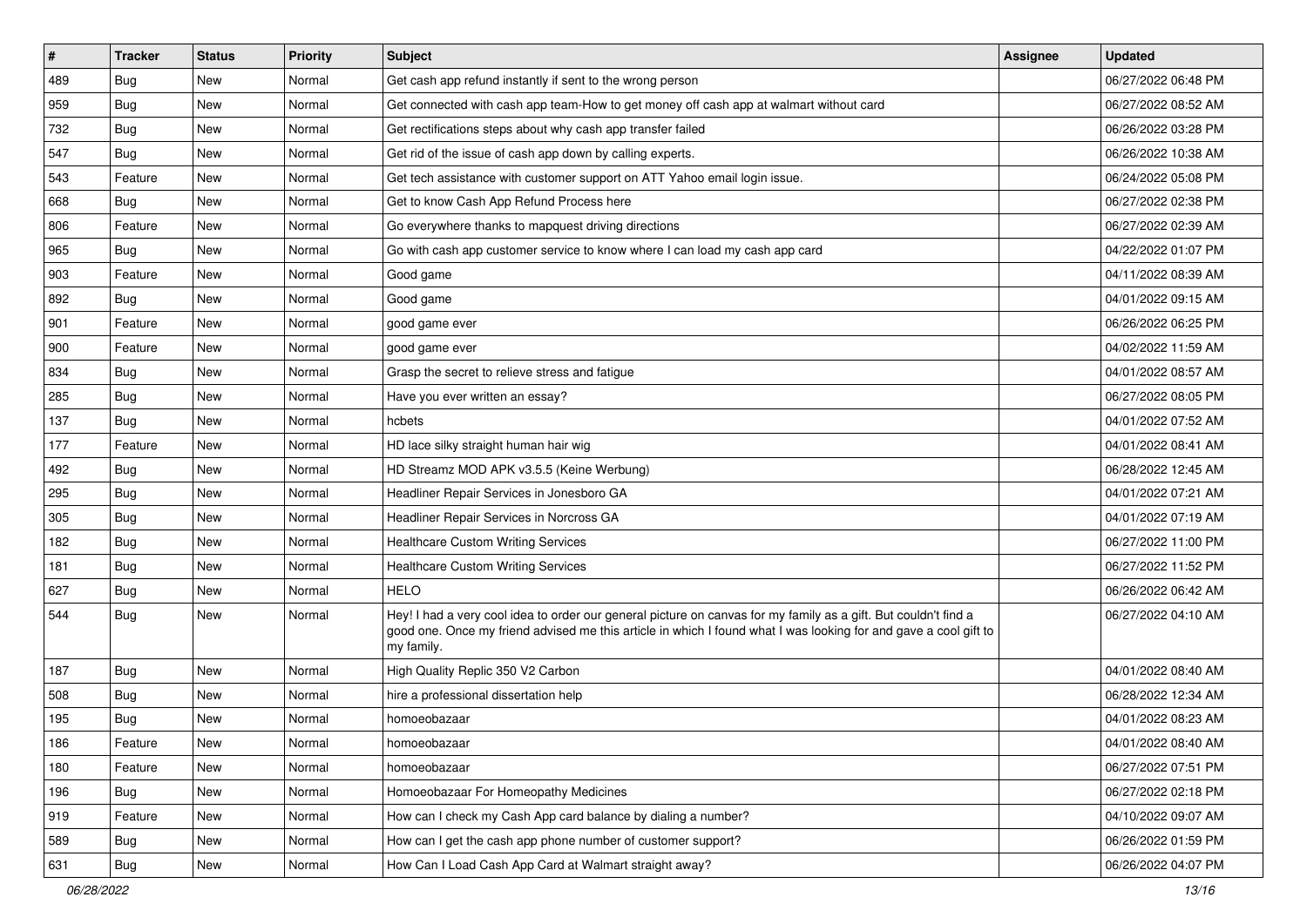| $\vert$ # | <b>Tracker</b> | <b>Status</b> | <b>Priority</b> | <b>Subject</b>                                                                   | <b>Assignee</b> | Updated             |
|-----------|----------------|---------------|-----------------|----------------------------------------------------------------------------------|-----------------|---------------------|
| 630       | Bug            | New           | Normal          | How Can I Load Cash App Card at Walmart straight away?                           |                 | 06/26/2022 12:04 AM |
| 629       | Bug            | New           | Normal          | How Can I Load Cash App Card at Walmart straight away?                           |                 | 06/24/2022 07:55 PM |
| 933       | Bug            | New           | Normal          | How Can I Watch Movies on My Mobile Phone                                        |                 | 06/24/2022 12:55 AM |
| 706       | Bug            | New           | Normal          | How Can You Cancel A Cash App Payment Without Any Prior Information?             |                 | 06/26/2022 09:13 AM |
| 971       | Bug            | New           | Normal          | How Do I Check Balance On Cash App Card With Optimum Ease?                       |                 | 06/27/2022 08:16 PM |
| 783       | Bug            | New           | Normal          | How Do I Determine The Reasons And Solutions To Fix Cash App Transfer Failed?    |                 | 06/27/2022 08:58 PM |
| 1106      | Bug            | New           | Normal          | How Do I Get Cash App ++ Without Confronting Any Technical Glitches?             |                 | 06/25/2022 09:53 PM |
| 719       | Bug            | New           | Normal          | How Do I Send \$5000 Through Cash App Account With Ease?                         |                 | 06/26/2022 10:14 PM |
| 758       | Bug            | New           | Normal          | How Do I Study Consistently For Hours?                                           |                 | 06/27/2022 12:49 AM |
| 737       | Bug            | New           | Normal          | How Do I Talk To A Live Person At Facebook If Anything Is Doubtful?              |                 | 06/27/2022 09:59 PM |
| 1087      | Bug            | New           | Normal          | How do new writers start out?                                                    |                 | 06/10/2022 03:25 PM |
| 796       | Bug            | New           | Normal          | How Does Cash App ++ actually work and What is the process of it                 |                 | 06/22/2022 07:03 AM |
| 720       | Bug            | New           | Normal          | How does Cash App Phone Number provide a quick treatment?                        |                 | 06/27/2022 08:02 AM |
| 524       | Bug            | New           | Normal          | How Does Google Account Recovery Work If Your Account Is Hacked?                 |                 | 06/27/2022 12:46 PM |
| 733       | Bug            | New           | Normal          | How does one go about getting a book deal?                                       |                 | 04/01/2022 09:33 AM |
| 594       | Feature        | New           | Normal          | How does research proposal help online make it easy for me?                      |                 | 06/27/2022 03:34 PM |
| 928       | Bug            | New           | Normal          | How Does Sutton Bank Cash App Customer Service Help In Answering Your Questions? |                 | 04/12/2022 11:36 AM |
| 215       | <b>Bug</b>     | New           | Normal          | How For Top Level Cell Phone For You                                             |                 | 06/27/2022 09:19 PM |
| 212       | Feature        | New           | Normal          | How good is the market for gaming mobile apps at the moment?                     |                 | 05/17/2022 11:09 AM |
| 633       | Bug            | New           | Normal          | How i can i solve my issue                                                       |                 | 04/01/2022 09:38 AM |
| 742       | Bug            | New           | Normal          | How Long Does Cash App Support Take To Respond For A Better Support?             |                 | 06/25/2022 11:00 PM |
| 916       | Bug            | New           | Normal          | How long does it take to write a book?                                           |                 | 04/07/2022 12:15 PM |
| 738       | <b>Bug</b>     | <b>New</b>    | Normal          | How Much Amount Do I Get Using The Referral Code For Cash App?                   |                 | 06/27/2022 03:58 PM |
| 217       | Bug            | New           | Normal          | How this service matter most?                                                    |                 | 06/27/2022 06:48 PM |
| 1115      | Bug            | New           | Normal          | How to access your saved favorite Tiktok                                         |                 | 06/26/2022 12:01 PM |
| 784       | Bug            | New           | Normal          | How To Add Money On Cash App Card And Check The Funds?                           |                 | 06/26/2022 01:43 PM |
| 762       | Bug            | New           | Normal          | How To Add Money To A Cash App Card If Struggling With Low Amount?               |                 | 06/27/2022 09:58 PM |
| 678       | <b>Bug</b>     | New           | Normal          | How to be a winner in buidnow gg                                                 |                 | 06/27/2022 04:47 PM |
| 972       | Bug            | New           | Normal          | How To Borrow Money From The Cash App? Get To Know About The Same                |                 | 04/25/2022 07:30 AM |
| 852       | Bug            | New           | Normal          | How to cancel your French Bee flight within 24 hours?                            |                 | 04/01/2022 09:13 AM |
| 882       | <b>Bug</b>     | New           | Normal          | How to change bank account on cash app?                                          |                 | 04/01/2022 09:16 AM |
| 906       | Bug            | New           | Normal          | How To Change Cash App From Business To Personal Account For Any Reasons?        |                 | 04/04/2022 09:57 AM |
| 1009      | <b>Bug</b>     | New           | Normal          | How to change routing number on Cash App?                                        |                 | 05/11/2022 07:13 AM |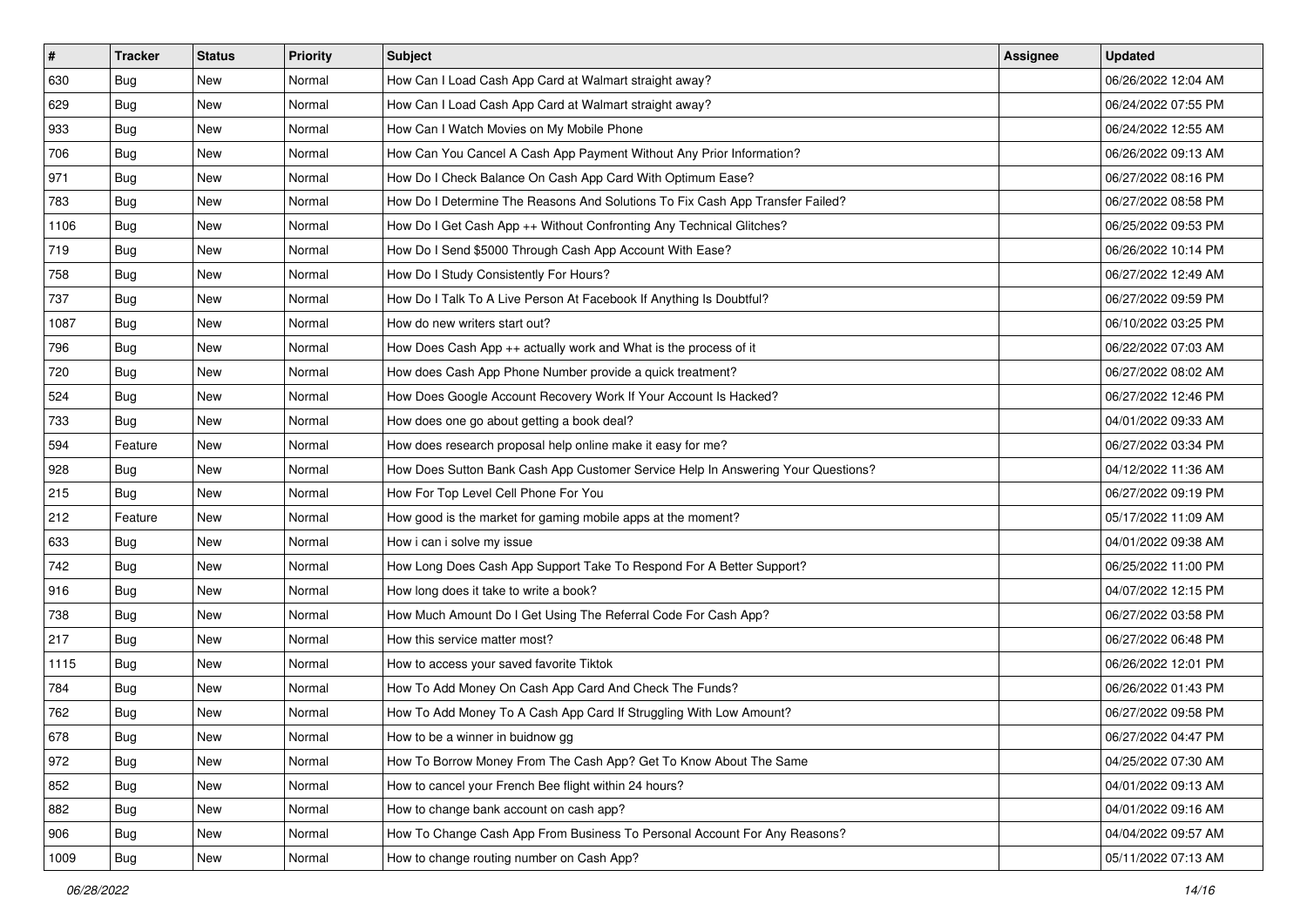| $\sharp$ | <b>Tracker</b> | <b>Status</b> | <b>Priority</b> | Subject                                                                    | <b>Assignee</b> | <b>Updated</b>      |
|----------|----------------|---------------|-----------------|----------------------------------------------------------------------------|-----------------|---------------------|
| 1025     | Bug            | New           | Normal          | how to change the logo in wordpress                                        |                 | 06/25/2022 06:20 PM |
| 518      | <b>Bug</b>     | New           | Normal          | How To Check The Balance Of Cash App Account By Taking Cash App Support?   |                 | 06/27/2022 03:46 AM |
| 1024     | <b>Bug</b>     | New           | Normal          | How to choose the right broker                                             |                 | 06/25/2022 06:23 PM |
| 533      | Bug            | New           | Normal          | How to complete the homework assignments in economics in the easiest way?  |                 | 06/26/2022 10:12 PM |
| 229      | Feature        | <b>New</b>    | Normal          | How To Delete Cash App Account? - Check Out the Steps In Detail            |                 | 05/01/2022 09:06 PM |
| 1101     | Bug            | New           | Normal          | How to Delete Cash App History at once?                                    |                 | 06/27/2022 01:33 PM |
| 697      | Bug            | New           | Normal          | How to Descargar Pura TV For Android                                       |                 | 06/27/2022 03:57 PM |
| 984      | Bug            | New           | Normal          | How to disable, permanently delete Twitter account on phone, PC            |                 | 06/26/2022 08:28 AM |
| 608      | Feature        | New           | Normal          | How To Do Hotmail Password Reset Without Phone Number?                     |                 | 04/01/2022 09:22 AM |
| 826      | Bug            | New           | Normal          | How to Dowload MXL TV Premium                                              |                 | 05/26/2022 03:34 PM |
| 966      | <b>Bug</b>     | New           | Normal          | How to Download the Filmes                                                 |                 | 06/27/2022 03:25 AM |
| 591      | Bug            | New           | Normal          | How To Find Facebook Modifications For Your Spotify Premium Apk?           |                 | 06/27/2022 08:41 AM |
| 541      | Bug            | New           | Normal          | How to fix the cash app payment failed errors?                             |                 | 06/27/2022 03:22 PM |
| 574      | Bug            | New           | Normal          | How to fix the Epson printer offline issue due to a wired connection?      |                 | 06/26/2022 11:19 AM |
| 241      | Feature        | <b>New</b>    | Normal          | How to get a complete solution of Big Ideas Math Answers?                  |                 | 04/01/2022 08:15 AM |
| 1069     | Bug            | New           | Normal          | how to get cash app support phone number 24*7 available                    |                 | 06/21/2022 08:36 PM |
| 1079     | Bug            | New           | Normal          | How to get cheap psychology assignment?                                    |                 | 06/15/2022 06:00 AM |
| 1014     | Bug            | New           | Normal          | how to get chime routing and account number ? chime routing number florida |                 | 05/11/2022 12:42 PM |
| 785      | Bug            | New           | Normal          | How To Get Money Off Cash App Without Card Or With A Card?                 |                 | 06/27/2022 08:28 AM |
| 693      | Feature        | <b>New</b>    | Normal          | How To Get My Money Back From The Cash App To Your Wallet?                 |                 | 06/27/2022 01:31 AM |
| 1039     | Bug            | New           | Normal          | How to Get Tickmill Bonuses for Free                                       |                 | 05/26/2022 05:43 PM |
| 565      | Bug            | New           | Normal          | How To Install RepelisPlus On Your Android Phone?                          |                 | 06/27/2022 06:54 AM |
| 564      | Bug            | <b>New</b>    | Normal          | How To Install RepelisPlus On Your Android Phone?                          |                 | 06/27/2022 12:23 PM |
| 885      | <b>Bug</b>     | New           | Normal          | How to Install the Tele Latino App For Android                             |                 | 03/28/2022 04:10 AM |
| 696      | Bug            | New           | Normal          | How to Install the TuMangaOnline App                                       |                 | 06/27/2022 02:49 AM |
| 747      | Bug            | <b>New</b>    | Normal          | How to Install Tyflex Plus on Your Android Device                          |                 | 06/26/2022 08:16 AM |
| 709      | Bug            | New           | Normal          | How To Load Cash App Card At Walmart Without Having To Face Any Hassle?    |                 | 06/27/2022 10:30 AM |
| 1032     | <b>Bug</b>     | New           | Normal          | How To Play The Wordle Game                                                |                 | 05/17/2022 10:37 AM |
| 810      | Feature        | New           | Normal          | how to remove viruses from a phone                                         |                 | 06/26/2022 06:05 PM |
| 854      | <b>Bug</b>     | New           | Normal          | How To Resolve Password Problems Through Facebook Customer Service?        |                 | 04/09/2022 06:11 PM |
| 1042     | Bug            | New           | Normal          | How to set up direct deposit on cash app?                                  |                 | 05/25/2022 01:17 PM |
| 267      | Bug            | New           | Normal          | How To Use Internet Radio Services To Listen To Your Favorite Songs        |                 | 06/27/2022 09:03 PM |
| 1080     | <b>Bug</b>     | New           | Normal          | How to use Math Wallet   Nexo wallet   CoinTiger Exchange                  |                 | 06/15/2022 11:56 AM |